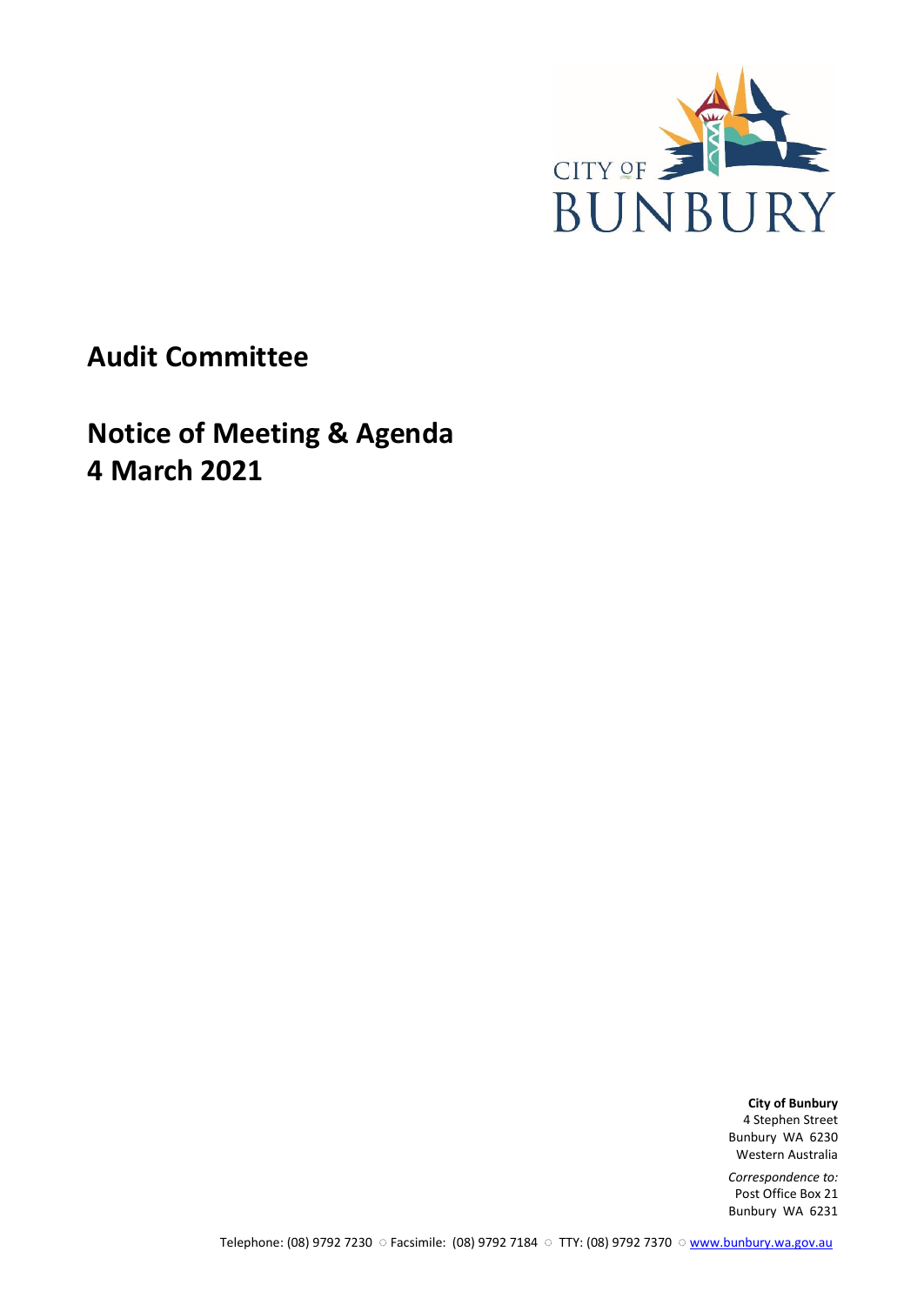

# **Audit Committee Terms of Reference**

*The duties and responsibilities of the committee will be:*

- *a) Provide guidance and assistance to Council as to the carrying out the functions of the local government in relation to audits and matters related to financial management;*
- *b) Meet with the auditor once in each year and provide a report to Council on the matters discussed and outcome of those discussions;*
- *c) Liaise with the CEO to ensure that the local government does everything in its power to:* 
	- *- assist the auditor to conduct the audit and carry out his or her other duties under the Local Government Act 1995; and*
	- *- ensure that audits are conducted successfully and expeditiously;*
- *d) Examine the reports of the auditor after receiving a report from the CEO on the matters to:* 
	- *- determine if any matters raised require action to be taken by the local government; and*
	- *- oversee the implementation of any action so determined in respect of those matters;*
- *e) Review the report prepared by the CEO on any actions taken in respect of any matters raised in the report of the auditor and presenting the report to Council for adoption prior to the end of the next financial year or 6 months after the last report prepared by the auditor is received, whichever is the latest in time;*
- *f) Review the scope of the internal audit plan and program and its effectiveness;*
- *g) Review the appropriateness of special internal audit assignments undertaken by internal audit at the request of Council or the CEO;*
- *h) Review the level of resources allocated to internal audit and the scope of its authority;*
- *i) Review reports of internal audits, monitor the implementation of recommendations made by the audit and review the extent to which Council and management reacts to matters raised;*
- *j) Facilitate liaison between the internal and external auditor to promote compatibility, to the extent appropriate, between their audit programs;*
- *k) Review the local government's draft annual financial report, focusing on:* 
	- *- accounting policies and practices;*
	- *- changes to accounting policies and practices;*
	- *- the process used in making significant accounting estimates;*
	- *- significant adjustments to the financial report (if any) arising from the audit process;*
	- *- compliance with accounting standards and other reporting requirements; and*
	- *- significant variances from prior years;*
- *l) Consider and recommend adoption of the annual financial report to Council. Review any significant changes that may arise subsequent to any such recommendation but before the annual financial report is signed;*
- *m) Address issues brought to the attention of the committee, including responding to requests from Council for advice that are within the parameters of the committee's terms of reference;*
- *n) Seek information or obtain expert advice through the CEO on matters of concern within the scope of the committee's terms of reference following authorisation from the Council;*
- *o) Review the annual Compliance Audit Return and report to the council the results of that review,*
- *p) Having regard to the culture and capability of the organisation, consider the CEO's reviews of the appropriateness and effectiveness of the local government's systems and procedures in regard to risk management, internal control and legislative compliance, required to be provided to the committee, and report to the council the results of those reviews;*
- *q) Monitor and advise the CEO when the CEO is carrying out functions in relation to a review of the appropriateness and effectiveness of the local government's systems and procedures in regard to risk management, internal control and legislative compliance;*
- *r) Oversee the implementation of any action required following receipt of the review of the appropriateness and effectiveness of the local government's systems and procedures in regard to risk management, internal control and legislative compliance;*
- *s) Monitor and advise the CEO when the CEO is carrying out functions in relation to a review of the appropriateness and effectiveness of the financial management systems and procedures;*
- *t) Oversee the implementation of any action required following receipt of a review of the appropriateness and effectiveness of the financial management systems and procedures.*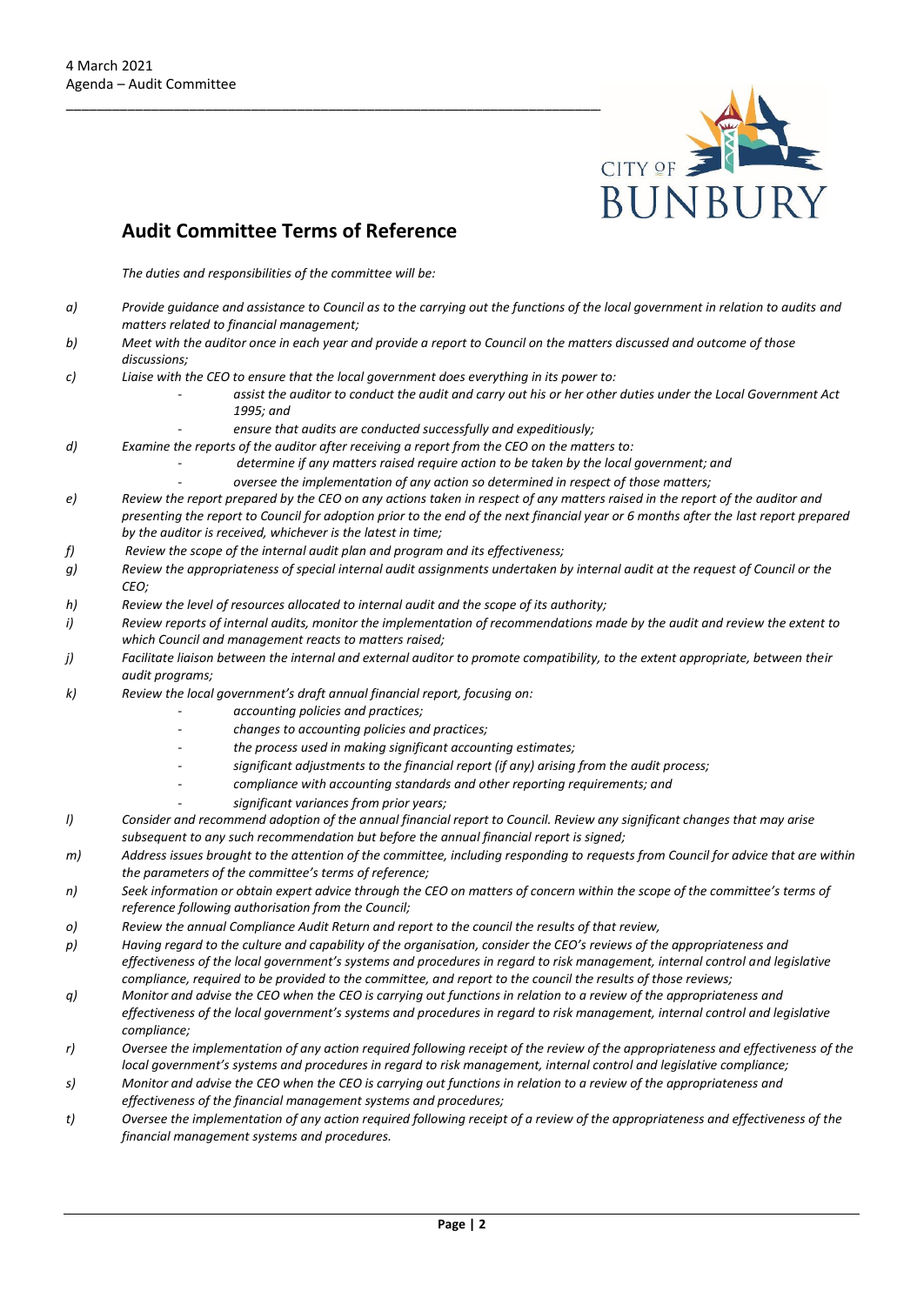# **Table of Contents**

| 1.  |      |  |  |  |  |
|-----|------|--|--|--|--|
| 2.  |      |  |  |  |  |
| 3.  |      |  |  |  |  |
| 4.  |      |  |  |  |  |
|     | 4.1  |  |  |  |  |
|     | 4.2  |  |  |  |  |
| 5.  |      |  |  |  |  |
| 6.  |      |  |  |  |  |
| 7.  |      |  |  |  |  |
| 8.  |      |  |  |  |  |
| 9.  |      |  |  |  |  |
| 10. |      |  |  |  |  |
|     | 10.1 |  |  |  |  |
|     | 10.2 |  |  |  |  |
|     | 10.3 |  |  |  |  |
| 11. |      |  |  |  |  |
|     | 11.1 |  |  |  |  |
|     | 11.2 |  |  |  |  |
| 12. |      |  |  |  |  |
| 13. |      |  |  |  |  |
| 14. |      |  |  |  |  |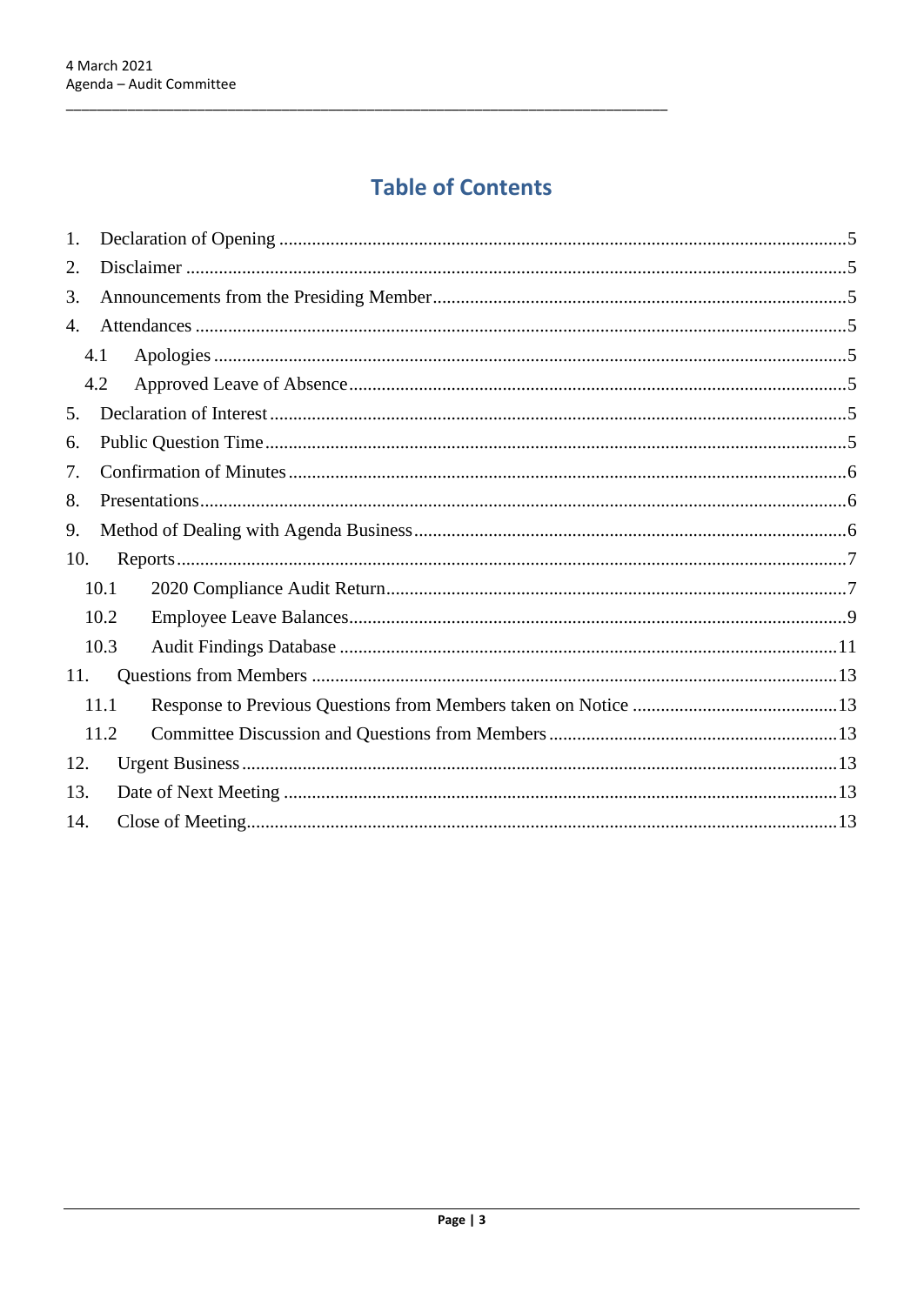# **Acknowledgement of Country**

\_\_\_\_\_\_\_\_\_\_\_\_\_\_\_\_\_\_\_\_\_\_\_\_\_\_\_\_\_\_\_\_\_\_\_\_\_\_\_\_\_\_\_\_\_\_\_\_\_\_\_\_\_\_\_\_\_\_\_\_\_\_\_\_\_\_\_\_\_\_\_\_\_\_\_\_\_\_

We acknowledge the Traditional Custodians of this land, the Wardandi Noongar people, and pay our respects to Elders past, present and future.

# **Audit Committee - Notice of Meeting**

Dear Committee Members

The next meeting of the Audit Committee will be held in the Ocean Room, City of Bunbury Administration Building, 2-4 Stephen Street, Bunbury on **Thursday, 4 March 2021** at 10.00am.

Signed: **Greg Golinski Manager Governance**

# **Agenda 4 March 2021**

Members of the public to note that recommendations made by this committee are not final and will be subject to adoption (or otherwise) at a future meeting of the Bunbury City Council.

#### *Committee Members:*

| <b>Member Name</b>                  | Representing            |  |
|-------------------------------------|-------------------------|--|
| Mayor Gary Brennan                  | City of Bunbury         |  |
| Cr Jaysen Miguel (Presiding Member) | City of Bunbury         |  |
| Cr Michelle Steck                   | City of Bunbury         |  |
| Cr Cheryl Kozisek                   | City of Bunbury         |  |
| Mr Stephen Foster                   | <b>Community Member</b> |  |
| Mr John Barratt                     | <b>Community Member</b> |  |

#### *Support Staff/Visitors:*

| <b>Name</b>       | <b>Title</b>                                     |  |  |
|-------------------|--------------------------------------------------|--|--|
| Mr Greg Golinski  | Manager Governance                               |  |  |
| Mr Mal Osborne    | <b>Chief Executive Officer</b>                   |  |  |
| Mrs Leanne French | Senior Governance Officer                        |  |  |
| Mr Dave Chandler  | Director Strategy and Organisational Performance |  |  |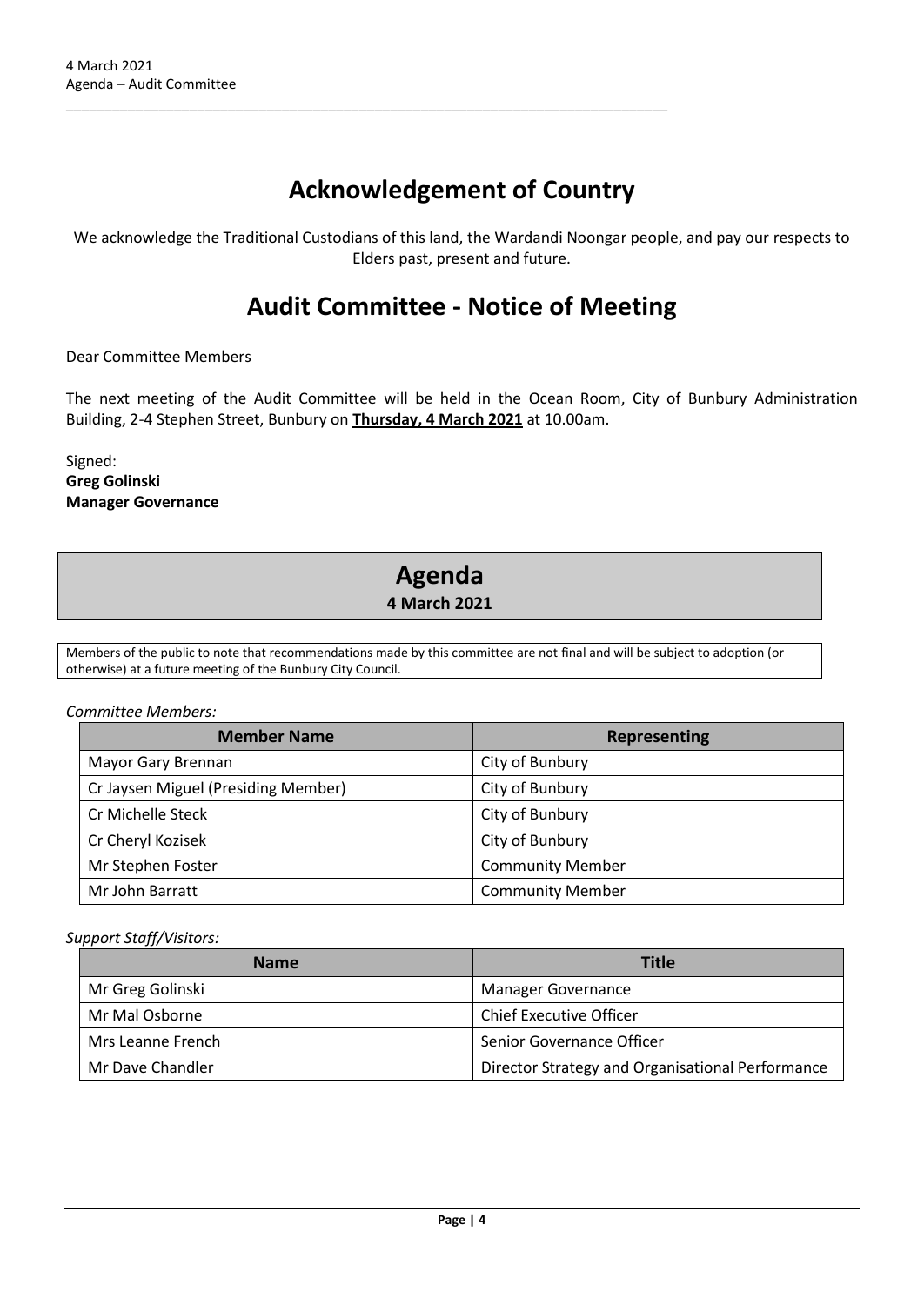#### <span id="page-4-0"></span>**1. Declaration of Opening**

The Presiding Member to declare the meeting open.

\_\_\_\_\_\_\_\_\_\_\_\_\_\_\_\_\_\_\_\_\_\_\_\_\_\_\_\_\_\_\_\_\_\_\_\_\_\_\_\_\_\_\_\_\_\_\_\_\_\_\_\_\_\_\_\_\_\_\_\_\_\_\_\_\_\_\_\_\_\_\_\_\_\_\_\_\_\_

#### <span id="page-4-1"></span>**2. Disclaimer**

Not applicable to this committee.

#### <span id="page-4-2"></span>**3. Announcements from the Presiding Member**

#### <span id="page-4-4"></span><span id="page-4-3"></span>**4. Attendances**

#### *4.1 Apologies*

Mal Osborne, CEO

#### <span id="page-4-5"></span>*4.2 Approved Leave of Absence*

#### <span id="page-4-6"></span>**5. Declaration of Interest**

IMPORTANT: Committee members to complete a "Disclosure of Interest" form for each item on the agenda in which they wish to disclose a financial/proximity/impartiality interest. They should give the form to the Presiding Member before the meeting commences. After the meeting, the form is to be forwarded to the Administration Services Section for inclusion in the Corporate Financial Disclosures Register.

#### <span id="page-4-7"></span>**6. Public Question Time**

Not applicable to this committee.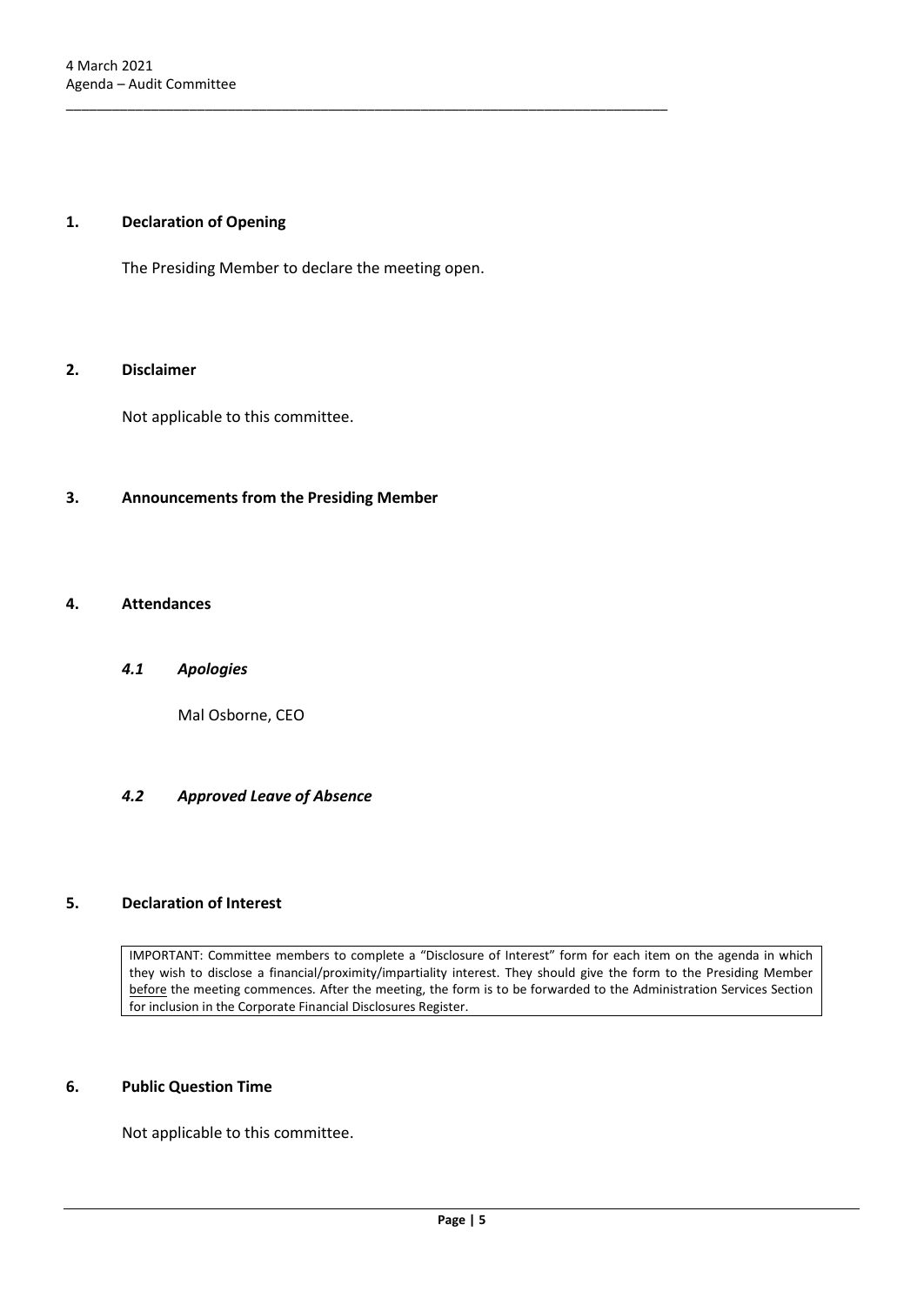### <span id="page-5-0"></span>**7. Confirmation of Minutes**

Committee Decision: Moved \_\_\_\_\_\_\_\_\_\_\_ Seconded \_\_\_\_\_\_\_\_\_\_

\_\_\_\_\_\_\_\_\_\_\_\_\_\_\_\_\_\_\_\_\_\_\_\_\_\_\_\_\_\_\_\_\_\_\_\_\_\_\_\_\_\_\_\_\_\_\_\_\_\_\_\_\_\_\_\_\_\_\_\_\_\_\_\_\_\_\_\_\_\_\_\_\_\_\_\_\_\_

The minutes of the Audit Committee Meeting held on 2 December 2020 are confirmed as a true and accurate record.

CARRIED/LOST

#### <span id="page-5-1"></span>**8. Presentations**

Nil

#### <span id="page-5-2"></span>**9. Method of Dealing with Agenda Business**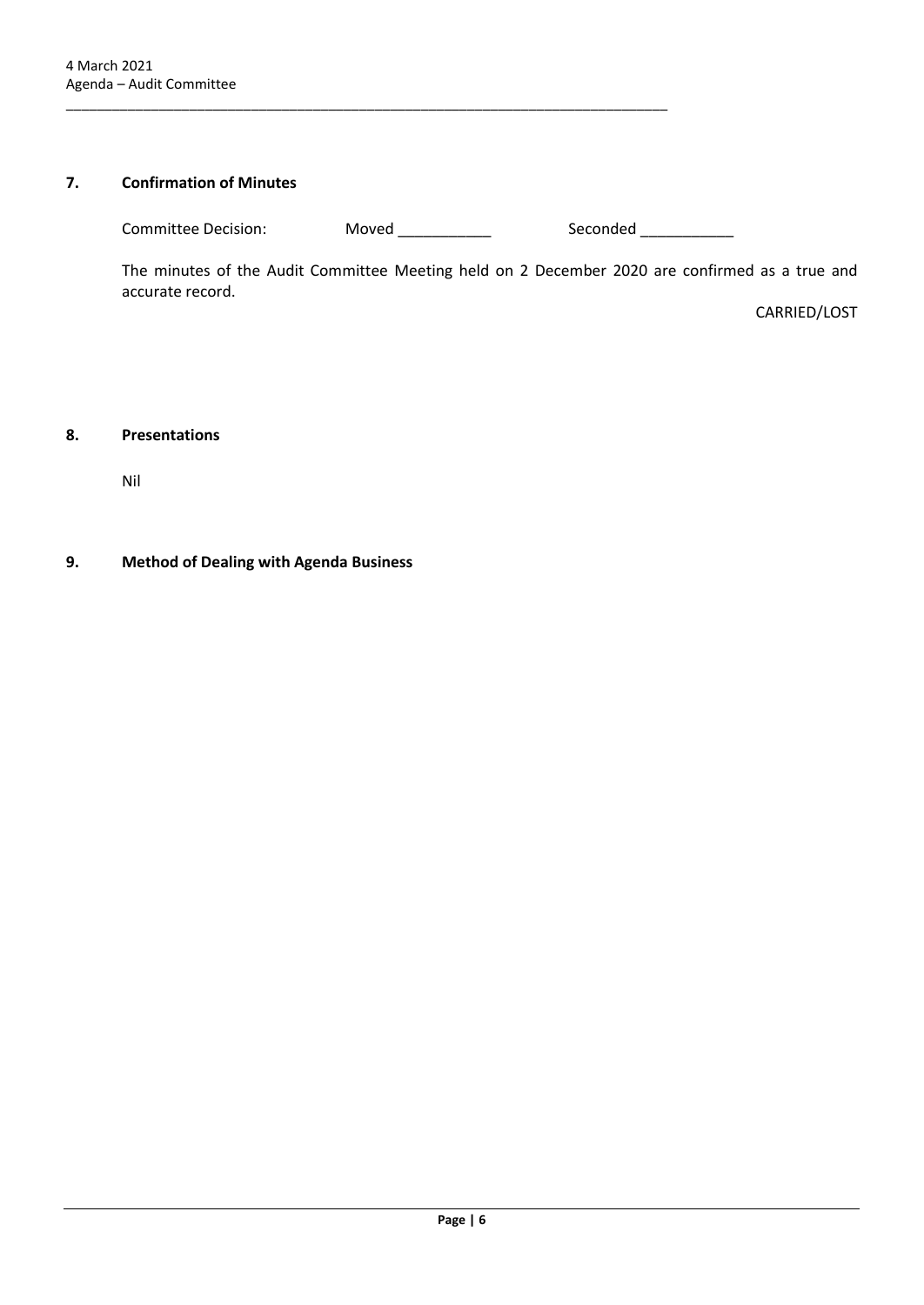#### <span id="page-6-0"></span>**10. Reports**

#### <span id="page-6-1"></span>*10.1 2020 Compliance Audit Return*

| <b>File Ref:</b>            | COB/2569                                                         |  |                             |
|-----------------------------|------------------------------------------------------------------|--|-----------------------------|
| <b>Applicant/Proponent:</b> | Internal                                                         |  |                             |
| <b>Responsible Officer:</b> | Leanne French, Senior Governance and Risk Officer                |  |                             |
| <b>Responsible Manager:</b> | Greg Golinski, Manager Governance                                |  |                             |
| <b>Executive:</b>           | David Chandler, Director Strategy and Organisational Performance |  |                             |
| <b>Authority/Discretion</b> | Advocacy                                                         |  | Review                      |
|                             | Executive/Strategic                                              |  | Quasi-Judicial              |
|                             | Legislative<br>⊠                                                 |  | <b>Information Purposes</b> |
| <b>Attachments:</b>         | Appendix 1: 2020 Compliance Audit Return                         |  |                             |

\_\_\_\_\_\_\_\_\_\_\_\_\_\_\_\_\_\_\_\_\_\_\_\_\_\_\_\_\_\_\_\_\_\_\_\_\_\_\_\_\_\_\_\_\_\_\_\_\_\_\_\_\_\_\_\_\_\_\_\_\_\_\_\_\_\_\_\_\_\_\_\_\_\_\_\_\_\_

#### **Summary**

The purpose of this report is for Council to consider the Statutory Compliance Audit Return (the Return) for the calendar year 1 January to 31 December 2020.

#### **Executive Recommendation**

That the Audit Committee recommend that Council adopt the Statutory Compliance Audit Return for the City of Bunbury for the period 1 January to 31 December 2020.

*Voting Requirement: Simple Majority* 

#### **Strategic Relevance**

| Theme 4       | Our City                                                                       |
|---------------|--------------------------------------------------------------------------------|
| Goal          | Civic leadership, partnerships and sound governance in delivering with and for |
|               | the community                                                                  |
| Objective 4.4 | A skilled organisation, which exercises responsible asset stewardship, sound   |
|               | financial management, and exemplary customer service                           |

#### **Regional Impact Statement**

Not applicable

#### **Background**

Each year the Department of Local Government, Sport and Cultural Industries requires local governments to conduct an annual assessment of their compliance with key components of the *Local Government Act 1995* (the Act) and associated Regulations. The 2020 Return is to be provided to the Department by 31 March 2021.

#### **Council Policy Compliance**

There is no current Council Policy relevant to this item.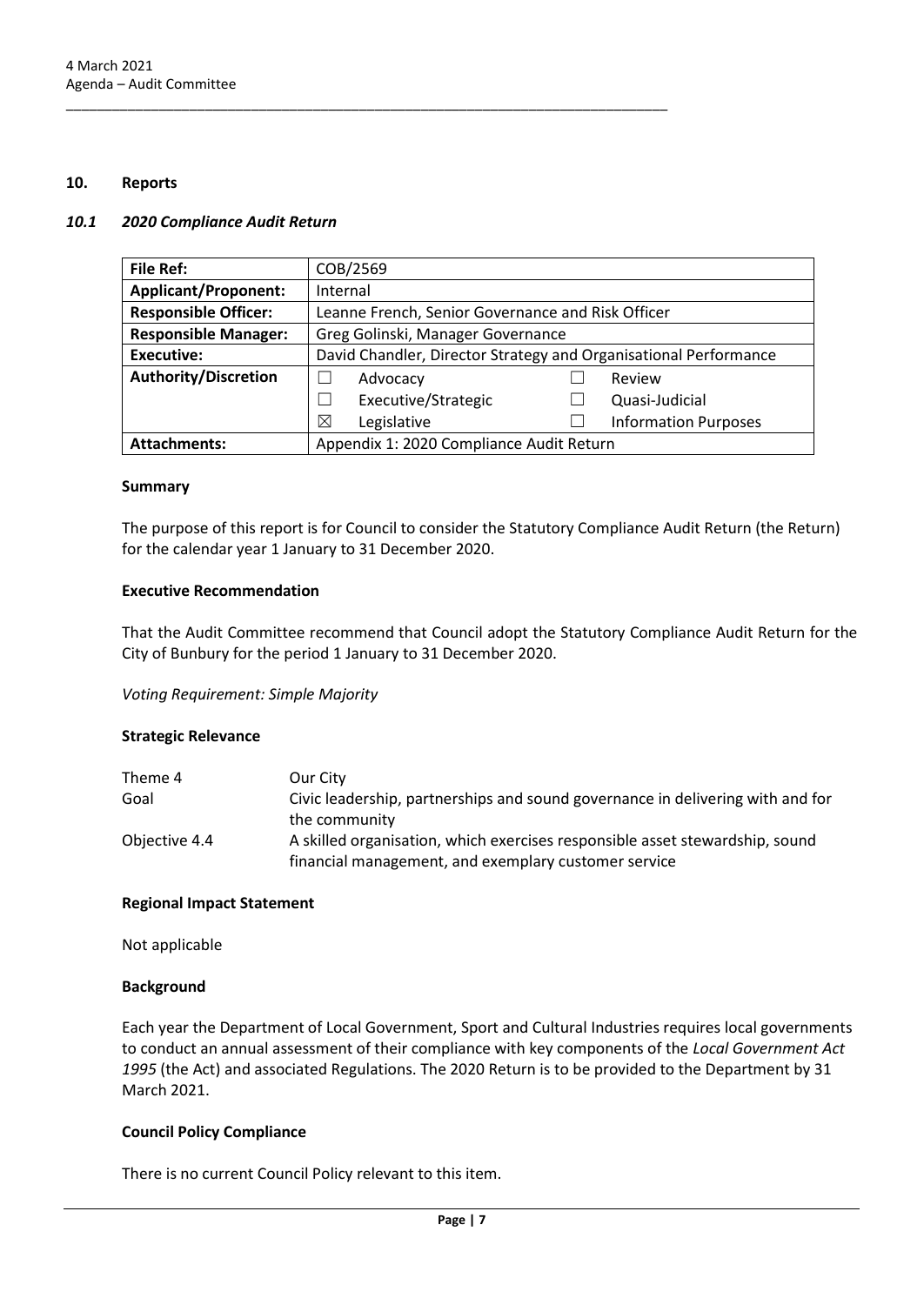#### **Legislative Compliance**

Completion of the statutory Compliance Audit Return is a requirement under the provisions of section 7.13(1)(i) of the *Local Government Act 1995* and regulations 13 and 14 of the *Local Government (Audit) Regulations 1996*.

\_\_\_\_\_\_\_\_\_\_\_\_\_\_\_\_\_\_\_\_\_\_\_\_\_\_\_\_\_\_\_\_\_\_\_\_\_\_\_\_\_\_\_\_\_\_\_\_\_\_\_\_\_\_\_\_\_\_\_\_\_\_\_\_\_\_\_\_\_\_\_\_\_\_\_\_\_\_

#### **Officer Comments**

The Chief Executive Officer, Directors and relevant Managers are provided with copies of the relevant sections of the Return for assessment and completion. The final Return is then compiled on-line at the end of the review period using information provided. Any comments, where appropriate, are included in the Return to assist in either validating compliance or explaining non-compliance.

Completion of the relevant sections of the Return effectively requires a number of ad-hoc internal audits, which assist the City to ensure that operations meet the statutory requirements of the Act and associated Regulations.

Based on the information provided, nothing came to attention that would suggest an instance of noncompliance.

#### **Analysis of Financial and Budget Implications**

Nil

#### **Community Consultation**

Community Consultation has not been sought on this matter.

#### **Elected Member/Officer Consultation**

Relevant Officers and the Executive Leadership Team have been consulted in relation to the completion of the 2020 Return, which is now presented to the Audit Committee for consideration.

#### **Applicant Consultation**

Not applicable.

#### **Timeline: Council Decision Implementation**

Submission of the Return to the Department of Local Government, Sport and Cultural Industries by 31 March 2021.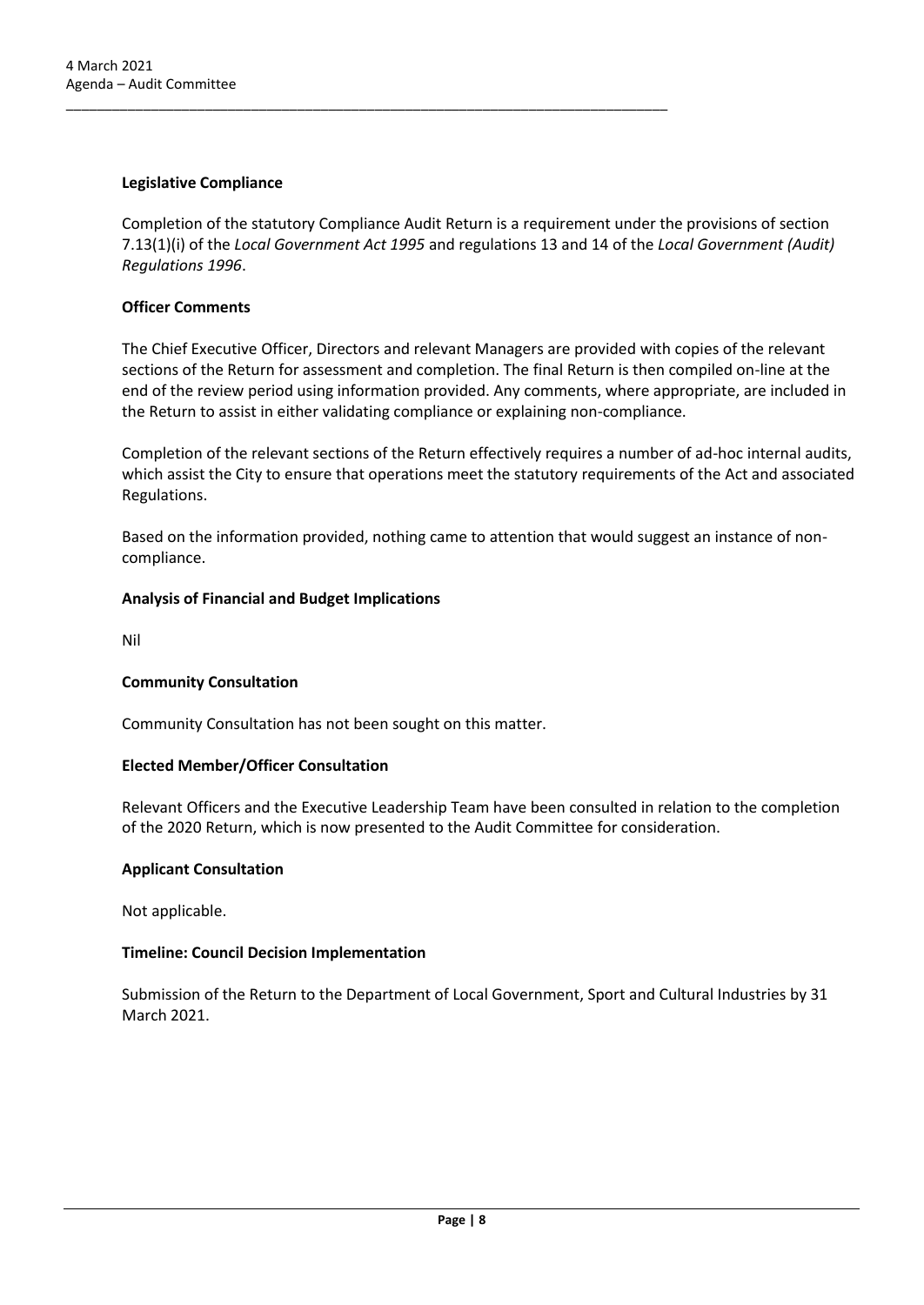#### <span id="page-8-0"></span>*10.2 Employee Leave Balances*

\_\_\_\_\_\_\_\_\_\_\_\_\_\_\_\_\_\_\_\_\_\_\_\_\_\_\_\_\_\_\_\_\_\_\_\_\_\_\_\_\_\_\_\_\_\_\_\_\_\_\_\_\_\_\_\_\_\_\_\_\_\_\_\_\_\_\_\_\_\_\_\_\_\_\_\_\_\_

| <b>File Ref:</b>            | COB/3797                                                           |  |                             |
|-----------------------------|--------------------------------------------------------------------|--|-----------------------------|
| <b>Applicant/Proponent:</b> | Internal                                                           |  |                             |
| <b>Responsible Officer:</b> | David Ransom, Manager Finance                                      |  |                             |
| <b>Responsible Manager:</b> | David Ransom, Manager Finance                                      |  |                             |
| <b>Executive:</b>           | Dave Chandler, Director Strategy and Organisational Performance    |  |                             |
| <b>Authority/Discretion</b> | Advocacy                                                           |  | Review                      |
|                             | Executive/Strategic<br>$\blacksquare$                              |  | Quasi-Judicial              |
|                             | ⊠<br>Legislative                                                   |  | <b>Information Purposes</b> |
| <b>Attachments:</b>         | Confidential Appendix 2: Employee Leave Balances as at 31 December |  |                             |
|                             | 2020                                                               |  |                             |

#### **Summary**

The purpose of this report is to provide the Audit Committee with information relating to Annual Leave Accruals for City staff.

#### **Executive Recommendation**

That the Audit Committee receive the update.

*Voting Requirements: Simple Majority*

#### **Strategic Relevance**

| Theme 4:      | Our City                                                                       |
|---------------|--------------------------------------------------------------------------------|
| Goal:         | Civic leadership, partnerships and sound governance in delivering with and for |
|               | the community                                                                  |
| Objective 4.4 | A skilled organisation, which exercises responsible asset stewardship, sound   |
|               | financial management, and exemplary customer service                           |

#### **Regional Impact Statement**

N/A

#### **Background**

The CEO has previously been requested by the Committee to provide a recurring report concerning accrued staff leave. This was requested on the basis of the risk presented to the City in carrying excessive leave liabilities.

This report fulfils this requirement and is provided bi-annually as at 30 June and 31 December each year.

#### **Council Policy Compliance**

There are no Council policies relating to this report.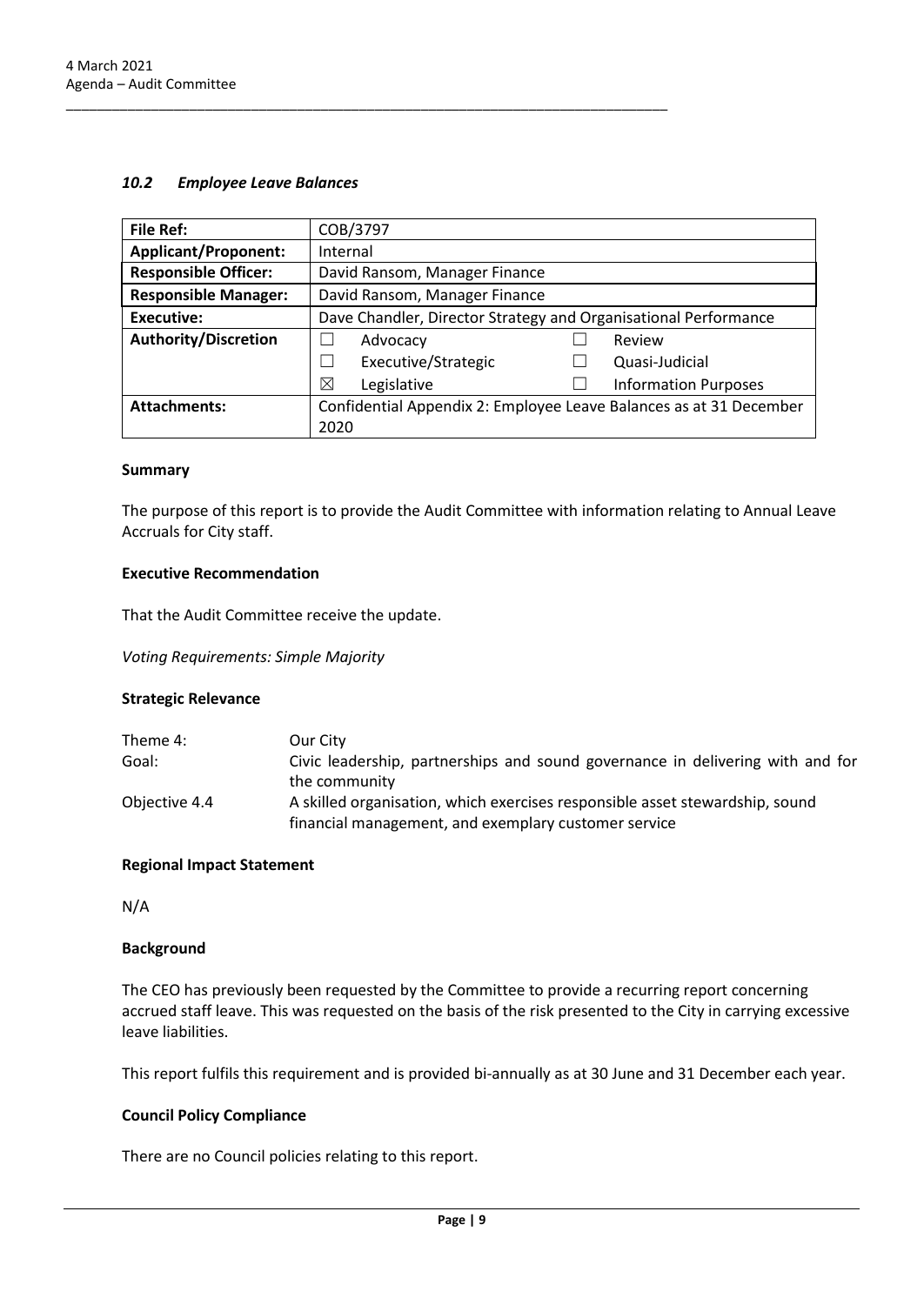#### **Legislative Compliance**

N/A

#### **Officer Comments**

The attached report (Appendix 2) detail the City's leave liabilities as at 31 December 2020. Note that the figures represent liabilities in excess of annual entitlements (4 or 5 weeks depending on the Officer) and also liabilities in excess of 8 weeks, which is defined by Fair Work Australia as being "excessive".

#### **Analysis of Financial and Budget Implications**

Nil

#### **Community Consultation**

N/A

#### **Elected Member/Officer Consultation**

This matter is presented to the Committee for consideration.

\_\_\_\_\_\_\_\_\_\_\_\_\_\_\_\_\_\_\_\_\_\_\_\_\_\_\_\_\_\_\_\_\_\_\_\_\_\_\_\_\_\_\_\_\_\_\_\_\_\_\_\_\_\_\_\_\_\_\_\_\_\_\_\_\_\_\_\_\_\_\_\_\_\_\_\_\_\_

#### **Timeline: Council Decision Implementation**

Effective immediately once adopted by Council.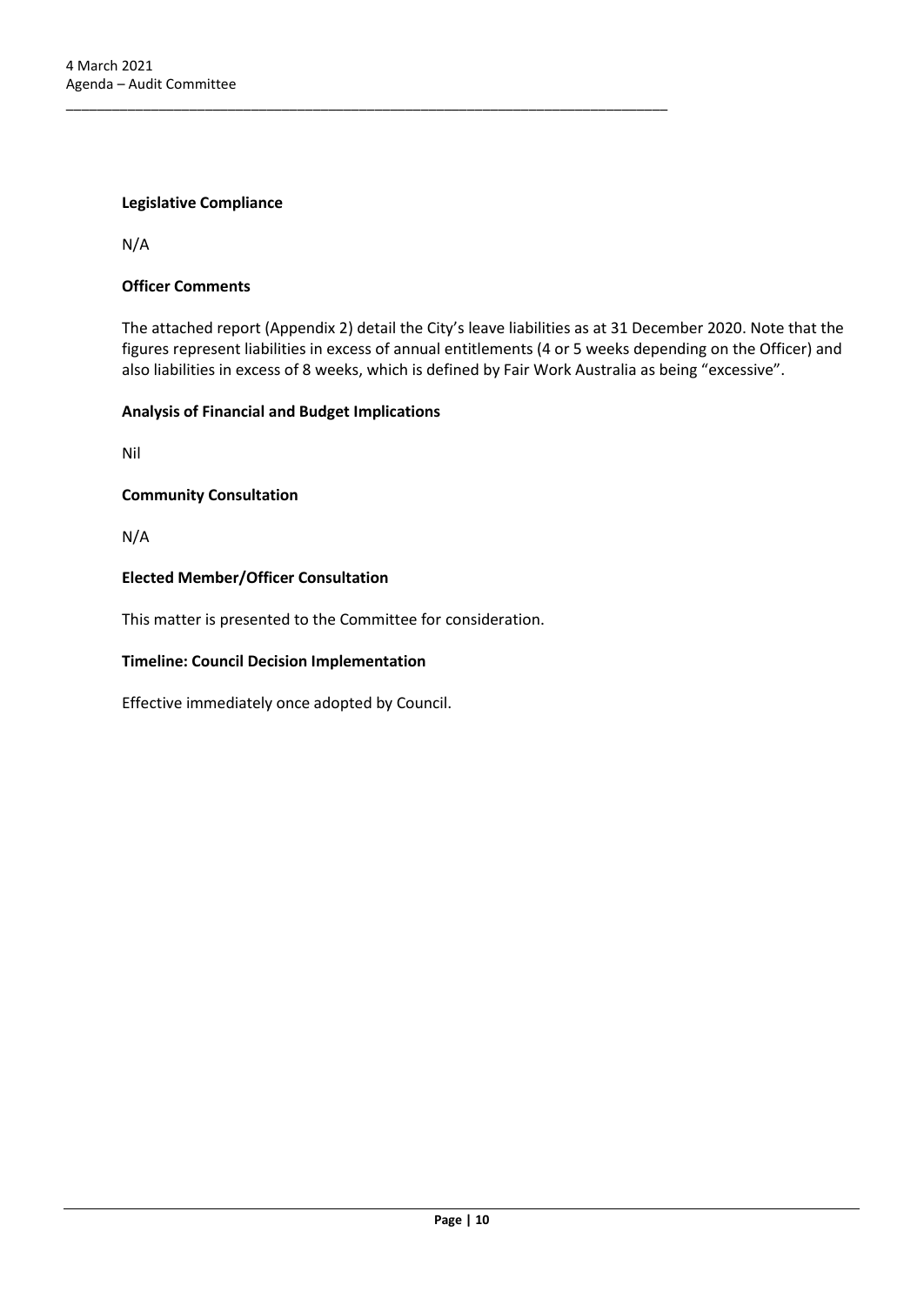#### <span id="page-10-0"></span>*10.3 Audit Findings Database*

| <b>File Ref:</b>            | COB/603                                                         |          |                             |
|-----------------------------|-----------------------------------------------------------------|----------|-----------------------------|
| <b>Applicant/Proponent:</b> | Internal                                                        |          |                             |
| <b>Responsible Officer:</b> | Greg Golinski, Manager Governance                               |          |                             |
| <b>Responsible Manager:</b> | Greg Golinski, Manager Governance                               |          |                             |
| <b>Executive:</b>           | Dave Chandler, Director Strategy and Organisational Performance |          |                             |
| <b>Authority/Discretion</b> | Advocacy                                                        |          | Review                      |
|                             | Executive/Strategic                                             |          | Quasi-Judicial              |
|                             | Legislative                                                     | $\times$ | <b>Information Purposes</b> |
| <b>Attachments:</b>         | Confidential Appendix 3: Audit Findings Database                |          |                             |

#### **Summary**

The City of Bunbury has established a database and follow-up process to monitor and ensure that management's actions to audit findings (both internal and external) have been effectively implemented.

The database (as presented at Appendix 3) is presented to the Audit Committee for information and discussion as necessary.

#### **Executive Recommendation**

That the Committee note the information provided in this report.

\_\_\_\_\_\_\_\_\_\_\_\_\_\_\_\_\_\_\_\_\_\_\_\_\_\_\_\_\_\_\_\_\_\_\_\_\_\_\_\_\_\_\_\_\_\_\_\_\_\_\_\_\_\_\_\_\_\_\_\_\_\_\_\_\_\_\_\_\_\_\_\_\_\_\_\_\_\_

*Voting Requirement: Simple Majority*

#### **Strategic Relevance**

| Theme 4       | Our City                                                                       |
|---------------|--------------------------------------------------------------------------------|
| Goal          | Civic leadership, partnerships and sound governance in delivering with and for |
|               | the community                                                                  |
| Objective 4.4 | A skilled organisation, which exercises responsible asset stewardship, sound   |
|               | financial management, and exemplary customer service                           |

#### **Regional Impact Statement**

N/A

#### **Background**

The International Standards for the Professional Practice of Internal Auditing requires the Internal Audit Coordinator to establish a follow-up process to monitor and ensure that management actions have been effectively implemented or that senior management has accepted the risk of not acting.

Appendix 3 has been developed to capture audit findings from all engagements, both internal and external.

#### **Council Policy Compliance**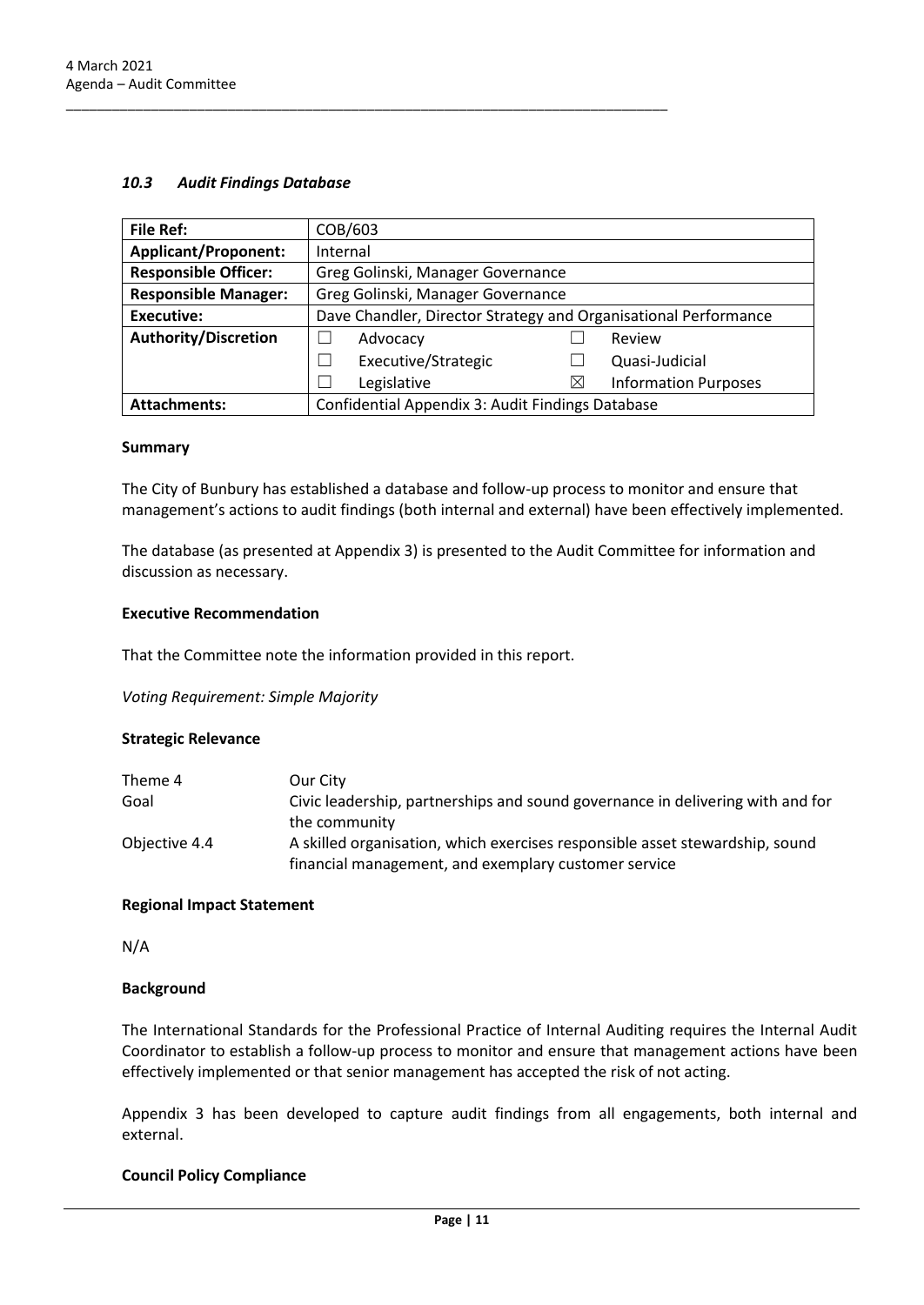N/A

#### **Legislative Compliance**

*The International Standards for the Professional Practice of Internal Auditing 2500.A1*

\_\_\_\_\_\_\_\_\_\_\_\_\_\_\_\_\_\_\_\_\_\_\_\_\_\_\_\_\_\_\_\_\_\_\_\_\_\_\_\_\_\_\_\_\_\_\_\_\_\_\_\_\_\_\_\_\_\_\_\_\_\_\_\_\_\_\_\_\_\_\_\_\_\_\_\_\_\_

#### **Officer Comments**

The Director Strategy and Performance will discuss with the Committee the current status of the City's Internal Audit program in the context of the City's transformation project.

#### **Analysis of Financial and Budget Implications**

N/A

**Community Consultation**

N/A

#### **Councillor/Officer Consultation**

This matter is presented to the Committee for information.

#### **Applicant Consultation**

N/A

**Timeline: Council Decision Implementation**

N/A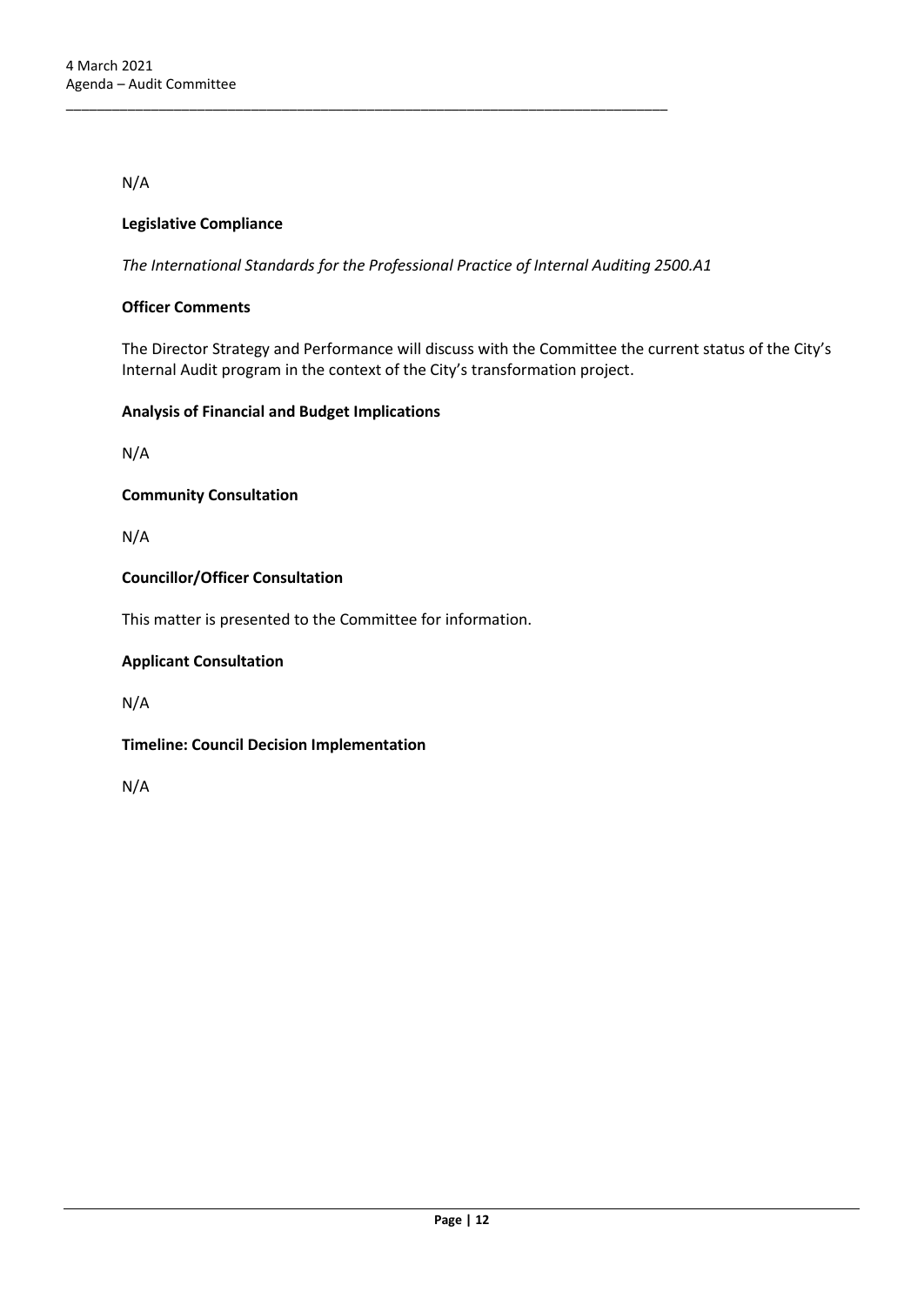### <span id="page-12-1"></span><span id="page-12-0"></span>**11. Questions from Members**

#### *11.1 Response to Previous Questions from Members taken on Notice*

\_\_\_\_\_\_\_\_\_\_\_\_\_\_\_\_\_\_\_\_\_\_\_\_\_\_\_\_\_\_\_\_\_\_\_\_\_\_\_\_\_\_\_\_\_\_\_\_\_\_\_\_\_\_\_\_\_\_\_\_\_\_\_\_\_\_\_\_\_\_\_\_\_\_\_\_\_\_

Nil

<span id="page-12-2"></span>*11.2 Committee Discussion and Questions from Members* 

### <span id="page-12-3"></span>**12. Urgent Business**

Nil

#### <span id="page-12-4"></span>**13. Date of Next Meeting**

TBC

#### <span id="page-12-5"></span>**14. Close of Meeting**

The Presiding Member closed the meeting at \_\_\_\_am.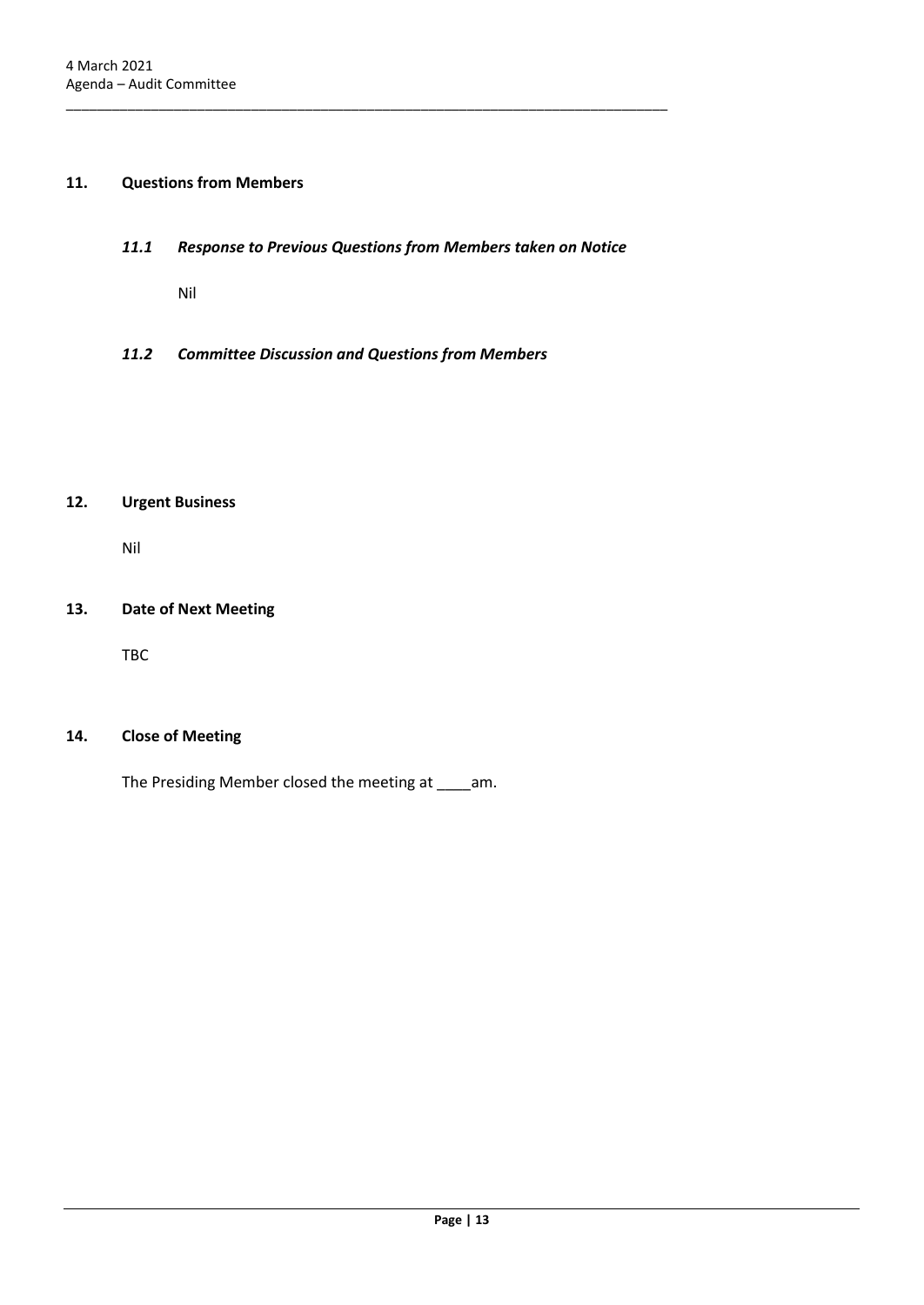

# **Bunbury - Compliance Audit Return 2020**

#### **Certified Copy of Return**

Please submit a signed copy to the Director General of the Department of Local Government, Sport and Cultural Industries together with a copy of the relevant minutes.

|                | <b>Commercial Enterprises by Local Governments</b> |                                                                                                                                                                                                                                                                                        |                 |                                                                                                       |                          |  |  |
|----------------|----------------------------------------------------|----------------------------------------------------------------------------------------------------------------------------------------------------------------------------------------------------------------------------------------------------------------------------------------|-----------------|-------------------------------------------------------------------------------------------------------|--------------------------|--|--|
| <b>No</b>      | Reference                                          | Question                                                                                                                                                                                                                                                                               | <b>Response</b> | <b>Comments</b>                                                                                       | Respondent               |  |  |
| 1              | s3.59(2)(a) F&G<br>Regs 7,9,10                     | Has the local government prepared a<br>business plan for each major trading<br>undertaking that was not exempt in<br>2020?                                                                                                                                                             | N/A             | No major transactions<br>have transpired in 2020<br>which meet the<br>requirements of section<br>3.59 | <b>Felicity Anderson</b> |  |  |
| 2              | s3.59(2)(b) F&G<br>Regs 7,8,10                     | Has the local government prepared a<br>business plan for each major land<br>transaction that was not exempt in<br>2020?                                                                                                                                                                | N/A             | No major transactions<br>have transpired in 2020<br>which meet the<br>requirements of section<br>3.59 | <b>Felicity Anderson</b> |  |  |
| 3              | s3.59(2)(c) F&G<br>Regs 7,8,10                     | Has the local government prepared a<br>business plan before entering into each<br>land transaction that was preparatory<br>to entry into a major land transaction<br>in 2020?                                                                                                          | N/A             |                                                                                                       | <b>Felicity Anderson</b> |  |  |
| $\overline{4}$ | s3.59(4)                                           | Has the local government complied<br>with public notice and publishing<br>requirements for each proposal to<br>commence a major trading<br>undertaking or enter into a major land<br>transaction or a land transaction that is<br>preparatory to a major land<br>transaction for 2020? | N/A             |                                                                                                       | <b>Felicity Anderson</b> |  |  |
| 5              | s3.59(5)                                           | During 2020, did the council resolve to<br>proceed with each major land<br>transaction or trading undertaking by<br>absolute majority?                                                                                                                                                 | N/A             |                                                                                                       | <b>Felicity Anderson</b> |  |  |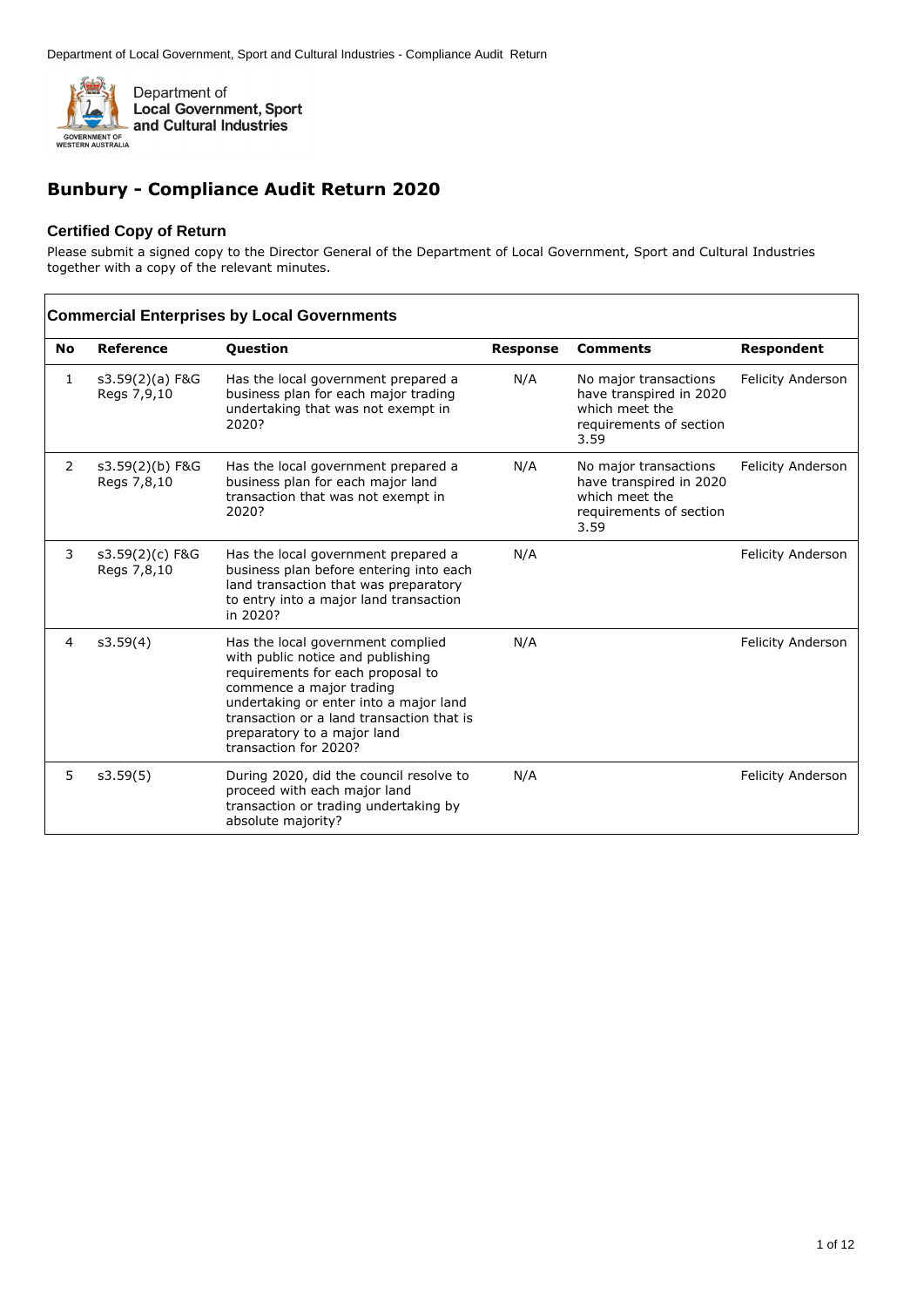

**Local Government, Sport** and Cultural Industries

11 s5.46(1) Has the CEO kept a register of all

12 s5.46(2) Were all delegations made under

delegations made under Division 4 of the Act to the CEO and to employees?

Division 4 of the Act reviewed by the delegator at least once during the 2019/2020 financial year?

Did all persons exercising a delegated power or duty under the Act keep, on all occasions, a written record in accordance with Admin Reg 19?

#### **No Reference Question Response Comments Respondent** 1 s5.16 Were all delegations to committees resolved by absolute majority? N/A No Committees have Delegated Authority Greg Golinski 2 s5.16 Were all delegations to committees in writing? N/A No Committees have Delegated Authority Greg Golinski 3 s5.17 Were all delegations to committees within the limits specified in section 5.17? N/A No Committees have Delegated Authority Greg Golinski 4 s5.18 Were all delegations to committees recorded in a register of delegations? N/A No Committees have Delegated Authority Greg Golinski 5 s5.18 Has council reviewed delegations to its committees in the 2019/2020 financial year? N/A No Committees have Delegated Authority Greg Golinski 6 s5.42(1) & s5.43 Admin Reg 18G Did the powers and duties delegated to the CEO exclude those listed in section 5.43 of the Act? Yes Refer Delegation Register COB/374 Greg Golinski 7 s5.42(1) Were all delegations to the CEO resolved by an absolute majority? Yes Refer Council Decisions 67/20, 131/20, 207/20, 224/20 Greg Golinski 8 s5.42(2) Were all delegations to the CEO in writing? Yes Refer DOC/591421 Greg Golinski 9 s5.44(2) Were all delegations by the CEO to any employee in writing? Yes Refer COB/371 Greg Golinski 10 s5.16(3)(b) & s5.45(1)(b) Were all decisions by the council to amend or revoke a delegation made by absolute majority? Yes Refer Council Decisions 67/20, 224/20 Greg Golinski **Delegation of Power/Duty**

#### **Disclosure of Interest**

13 s5.46(3) Admin Reg 19

| No | Reference | <b>Question</b>                                                                                                                                                                                                                                                                        | Response | Comments                                | Respondent    |
|----|-----------|----------------------------------------------------------------------------------------------------------------------------------------------------------------------------------------------------------------------------------------------------------------------------------------|----------|-----------------------------------------|---------------|
|    | s5.67     | Where a council member disclosed an<br>interest in a matter and did not have<br>participation approval under sections<br>5.68 or 5.69, did the council member<br>ensure that they did not remain<br>present to participate in discussion or<br>decision making relating to the matter? | Yes      | Record in individual<br>Council Minutes | Greg Golinski |

Yes Refer COB/374 Greg Golinski

Yes Processes are in place to Greg Golinski

Greg Golinski

Yes Refer Council Decision 131/20

> ensure staff keep requisite records using the City EDMS (CM9, Attain and Authority)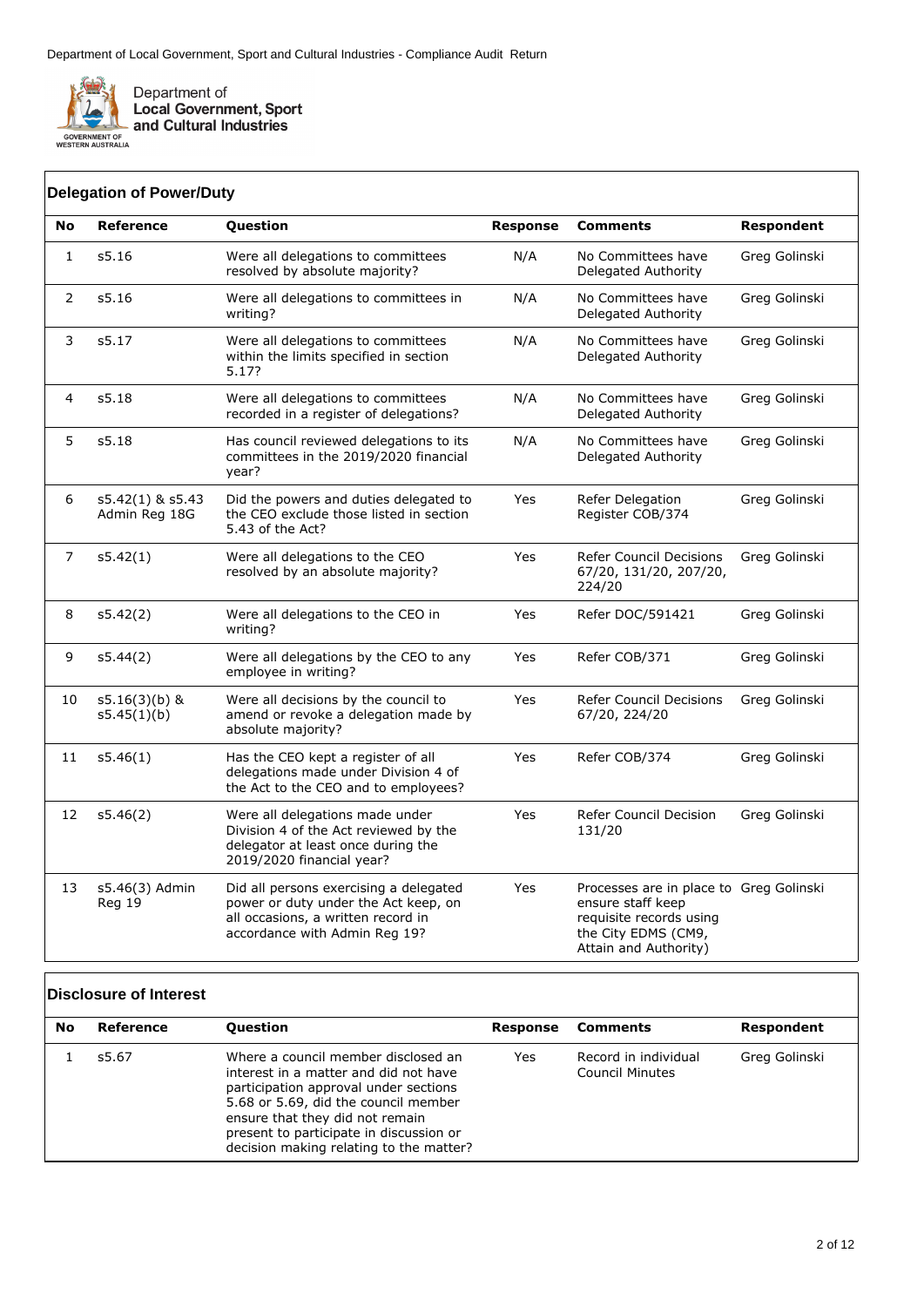

Department of<br>Local Government, Sport<br>and Cultural Industries

| No | Reference                             | Question                                                                                                                                                                                                                                                   | <b>Response</b> | <b>Comments</b>                                                                      | <b>Respondent</b> |
|----|---------------------------------------|------------------------------------------------------------------------------------------------------------------------------------------------------------------------------------------------------------------------------------------------------------|-----------------|--------------------------------------------------------------------------------------|-------------------|
| 2  | s5.68(2) & s5.69<br>(5) Admin Reg 21A | Were all decisions regarding<br>participation approval, including the<br>extent of participation allowed and,<br>where relevant, the information<br>required by Admin Reg 21A, recorded<br>in the minutes of the relevant council<br>or committee meeting? | N/A             | No requests were made                                                                | Greg Golinski     |
| 3  | s5.73                                 | Were disclosures under section<br>sections 5.65, 5.70 or 5.71A(3)<br>recorded in the minutes of the meeting<br>at which the disclosures were made?                                                                                                         | Yes             | <b>Elected Members</b><br>disclosures only. No<br>employee disclosures<br>were made. | Greg Golinski     |
| 4  | s5.75 Admin Reg<br>22, Form 2         | Was a primary return in the prescribed<br>form lodged by all relevant persons<br>within three months of their start day?                                                                                                                                   | Yes             | Recorded in Attain                                                                   | Greg Golinski     |
| 5  | s5.76 Admin Reg<br>23, Form 3         | Was an annual return in the prescribed<br>form lodged by all relevant persons by<br>31 August 2020?                                                                                                                                                        | Yes             | Recorded in Attain                                                                   | Greg Golinski     |
| 6  | s5.77                                 | On receipt of a primary or annual<br>return, did the CEO, or the<br>mayor/president, give written<br>acknowledgment of having received<br>the return?                                                                                                      | Yes             | Recorded in Attain                                                                   | Greg Golinski     |
| 7  | $s5.88(1)$ & $(2)(a)$                 | Did the CEO keep a register of financial<br>interests which contained the returns<br>lodged under sections 5.75 and 5.76?                                                                                                                                  | Yes             | Recorded in Attain                                                                   | Greg Golinski     |
| 8  | $s5.88(1)$ & $(2)(b)$<br>Admin Reg 28 | Did the CEO keep a register of financial<br>interests which contained a record of<br>disclosures made under sections 5.65,<br>5.70, 5.71 and 5.71A, in the form<br>prescribed in Admin Reg 28?                                                             | Yes             | DOC/419467                                                                           | Greg Golinski     |
| 9  | s5.88(3)                              | When a person ceased to be a person<br>required to lodge a return under<br>sections 5.75 and 5.76, did the CEO<br>remove from the register all returns<br>relating to that person?                                                                         | Yes             | Recorded in Attain                                                                   | Greg Golinski     |
| 10 | s5.88(4)                              | Have all returns removed from the<br>register in accordance with section<br>5.88(3) been kept for a period of at<br>least five years after the person who<br>lodged the return(s) ceased to be a<br>person required to lodge a return?                     | Yes             |                                                                                      | Greg Golinski     |
| 11 | $s5.89A(1)$ , (2) &                   | Did the CEO keep a register of gifts<br>(3) Admin Reg 28A which contained a record of disclosures<br>made under sections 5.87A and 5.87B,<br>in the form prescribed in Admin Reg<br>28A?                                                                   | Yes             | Recorded in Attain                                                                   | Greg Golinski     |
| 12 | s5.89A(5) & (5A)                      | Did the CEO publish an up-to-date<br>version of the gift register on the local<br>government's website?                                                                                                                                                    | Yes             | On<br>www.bunbury.wa.gov.au                                                          | Greg Golinski     |
| 13 | s5.89A(6)                             | When a person ceases to be a person<br>who is required to make a disclosure<br>under section 5.87A or 5.87B, did the<br>CEO remove from the register all<br>records relating to that person?                                                               | Yes             |                                                                                      | Greg Golinski     |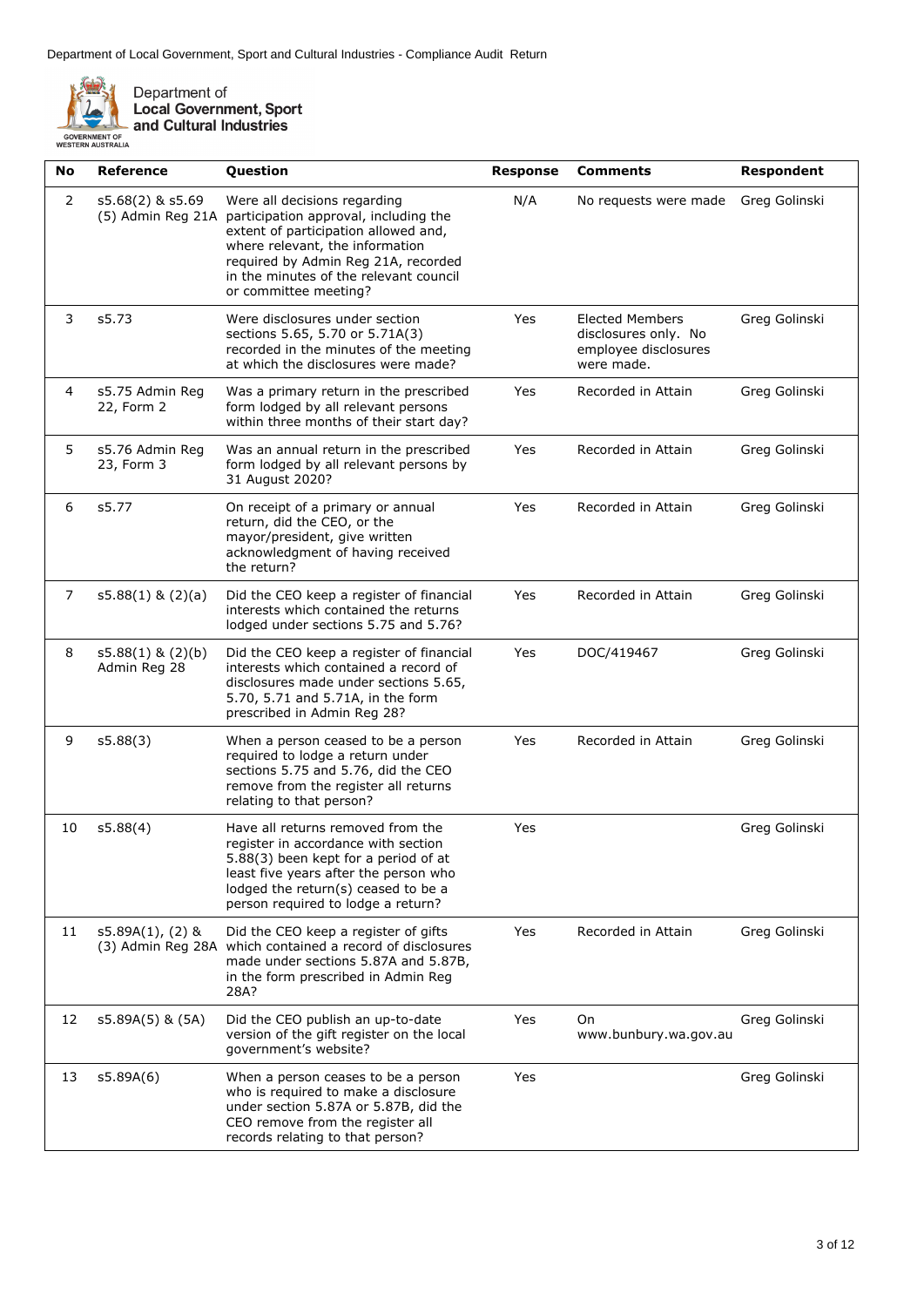

Department of<br>Local Government, Sport<br>and Cultural Industries

| No | <b>Reference</b>                                   | Question                                                                                                                                                                                                                                                                                                                     | <b>Response</b> | <b>Comments</b>                                | Respondent    |
|----|----------------------------------------------------|------------------------------------------------------------------------------------------------------------------------------------------------------------------------------------------------------------------------------------------------------------------------------------------------------------------------------|-----------------|------------------------------------------------|---------------|
| 14 | s5.89A(7)                                          | Have copies of all records removed<br>from the register under section 5.89A<br>(6) been kept for a period of at least<br>five years after the person ceases to<br>be a person required to make a<br>disclosure?                                                                                                              | Yes             |                                                | Greg Golinski |
| 15 | <b>Rules of Conduct</b><br>Reg 11(1), (2) &<br>(4) | Where a council member had an<br>interest that could, or could reasonably<br>be perceived to, adversely affect the<br>impartiality of the person, did they<br>disclose the interest in accordance with<br>Rules of Conduct Reg 11(2)?                                                                                        | Yes             | There has been no<br>evidence to the contrary. | Greg Golinski |
| 16 | <b>Rules of Conduct</b><br>Reg 11(6)               | Where a council member disclosed an<br>interest under Rules of Conduct Reg 11<br>(2) was the nature of the interest<br>recorded in the minutes?                                                                                                                                                                              | Yes             | There has been no<br>evidence to the contrary. | Greg Golinski |
| 17 | $s5.70(2)$ & (3)                                   | Where an employee had an interest in<br>any matter in respect of which the<br>employee provided advice or a report<br>directly to council or a committee, did<br>that person disclose the nature and<br>extent of that interest when giving the<br>advice or report?                                                         | N/A             | No such reports                                | Greg Golinski |
| 18 | s5.71A & s5.71B<br>(5)                             | Where council applied to the Minister<br>to allow the CEO to provide advice or a<br>report to which a disclosure under<br>s5.71A(1) relates, did the application<br>include details of the nature of the<br>interest disclosed and any other<br>information required by the Minister for<br>the purposes of the application? | N/A             |                                                | Greg Golinski |
| 19 | s5.71B(6) &<br>s5.71B(7)                           | Was any decision made by the Minister<br>under subsection 5.71B(6) recorded in<br>the minutes of the council meeting at<br>which the decision was considered?                                                                                                                                                                | N/A             |                                                | Greg Golinski |
| 20 | 34B & 34C                                          | s5.103 Admin Regs Has the local government adopted a<br>code of conduct in accordance with<br>Admin Regs 34B and 34C to be<br>observed by council members,<br>committee members and employees?                                                                                                                               | Yes             | DOC/463969                                     | Greg Golinski |
| 21 | Admin Reg 34B(5)                                   | Has the CEO kept a register of<br>notifiable gifts in accordance with<br>Admin Reg 34B(5)?                                                                                                                                                                                                                                   | Yes             | In Attain                                      | Greg Golinski |

### **Disposal of Property**

| <b>No</b> | Reference | <b>Ouestion</b>                                                                                                                                                                                                    |      | <b>Response Comments</b>                                                                                    | Respondent   |
|-----------|-----------|--------------------------------------------------------------------------------------------------------------------------------------------------------------------------------------------------------------------|------|-------------------------------------------------------------------------------------------------------------|--------------|
|           | s3.58(3)  | Where the local government disposed<br>of property other than by public<br>auction or tender, did it dispose of the<br>property in accordance with section<br>3.58(3) (unless section 3.58(5)<br>applies)?         | Yes  | Numerous leases,<br>licences and land<br>disposals were<br>undertaken in<br>accordance with Section<br>3.58 | David Ransom |
|           | s3.58(4)  | Where the local government disposed<br>of property under section 3.58(3), did<br>it provide details, as prescribed by<br>section 3.58(4), in the required local<br>public notice for each disposal of<br>property? | Yes. | Numerous leases,<br>licences and land<br>disposals were<br>undertaken in<br>accordance with Section<br>3.58 | David Ransom |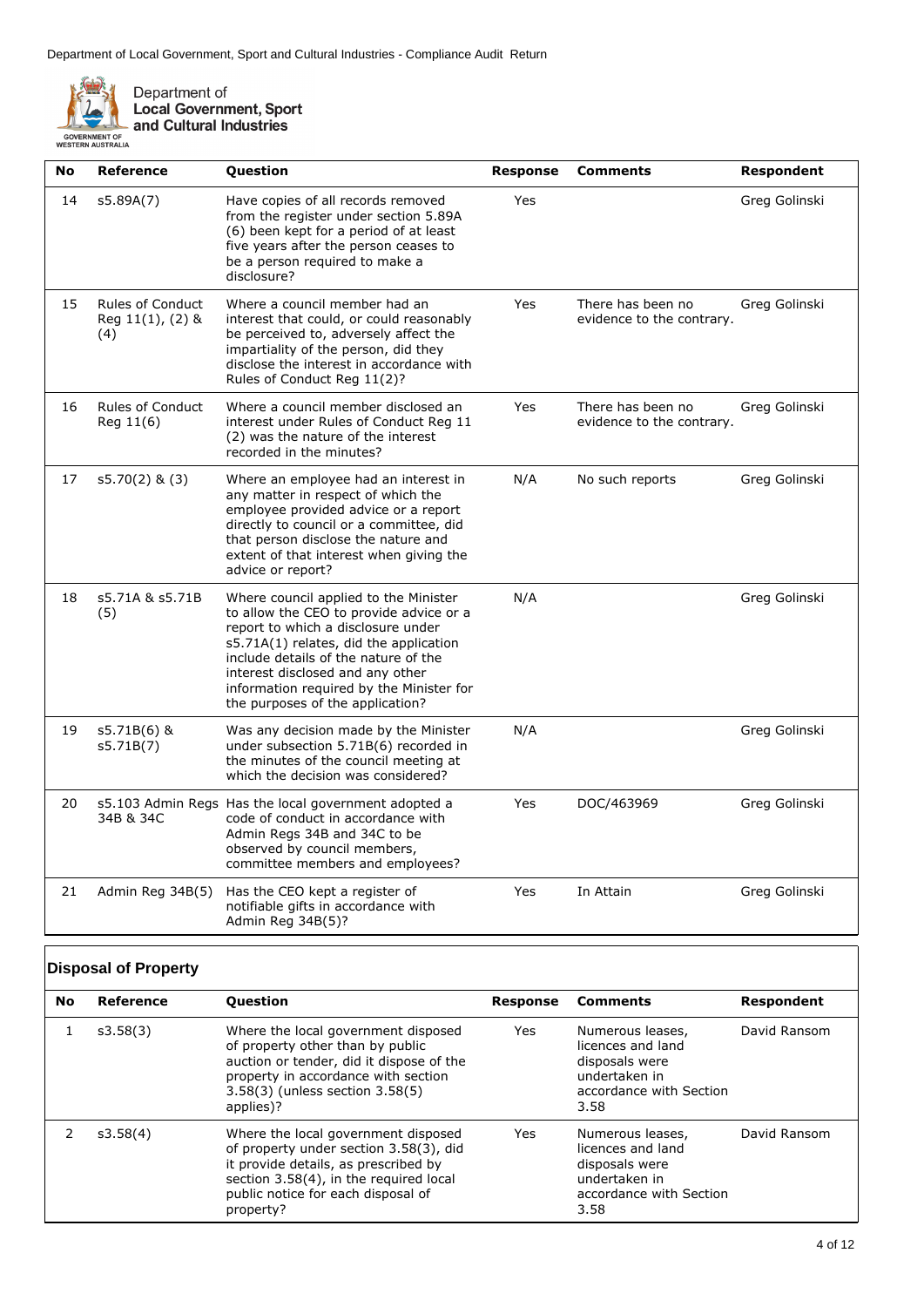

# **Elections**

|    | EIGCHONS                    |                                                                                                                                                                                                                                                                                                                                                                             |          |                                                                                                                  |               |  |
|----|-----------------------------|-----------------------------------------------------------------------------------------------------------------------------------------------------------------------------------------------------------------------------------------------------------------------------------------------------------------------------------------------------------------------------|----------|------------------------------------------------------------------------------------------------------------------|---------------|--|
| No | Reference                   | <b>Question</b>                                                                                                                                                                                                                                                                                                                                                             | Response | <b>Comments</b>                                                                                                  | Respondent    |  |
| 1  | Elect Regs $30G(1)$<br>8(2) | Did the CEO establish and maintain an<br>electoral gift register and ensure that<br>all disclosure of gifts forms completed<br>by candidates and donors and received<br>by the CEO were placed on the<br>electoral gift register at the time of<br>receipt by the CEO and in a manner<br>that clearly identifies and distinguishes<br>the forms relating to each candidate? | N/A      | No election held in<br>2020.                                                                                     | Greg Golinski |  |
| 2  | Elect Regs $30G(3)$<br>&(4) | Did the CEO remove any disclosure of<br>gifts forms relating to an unsuccessful<br>candidate, or a successful candidate<br>that completed their term of office,<br>from the electoral gift register, and<br>retain those forms separately for a<br>period of at least two years?                                                                                            | N/A      | No election held in 2020. Greg Golinski                                                                          |               |  |
| 3  | Elect Regs 30G(5)<br>& (6)  | Did the CEO publish an up-to-date<br>version of the electoral gift register on<br>the local government's official website<br>in accordance with Elect Reg 30G(6)?                                                                                                                                                                                                           | N/A      | No election held in 2020. Greg Golinski<br>2019 electoral gift<br>register available at<br>www.bunbury.wa.gov.au |               |  |

#### **Finance**

| <b>No</b>     | Reference             | <b>Question</b>                                                                                                                                            | <b>Response</b> | <b>Comments</b>                                                                                                              | <b>Respondent</b> |
|---------------|-----------------------|------------------------------------------------------------------------------------------------------------------------------------------------------------|-----------------|------------------------------------------------------------------------------------------------------------------------------|-------------------|
| 1             | s7.1A                 | Has the local government established<br>an audit committee and appointed<br>members by absolute majority in<br>accordance with section 7.1A of the<br>Act? | Yes             | Appointed at Ordinary<br>Council Meeting 29<br>October 2019. Decision<br>279/19                                              | David Ransom      |
| $\mathcal{P}$ | s7.1B                 | Where the council delegated to its<br>audit committee any powers or duties<br>under Part 7 of the Act, did it do so by<br>absolute majority?               | N/A             | No delegated authority<br>has been granted by<br>Council.                                                                    | David Ransom      |
| 3             | $s7.3(1)$ & $s7.6(3)$ | Was the person or persons appointed<br>by the local government to be its<br>auditor appointed by an absolute<br>majority decision of council?              | N/A             | Local Government<br>Amendment (Auditing)<br>Act 2017 - The Auditor<br>General is now the<br>Auditor for Local<br>Governments | David Ransom      |
| 4             | s7.3(3)               | Was the person(s) appointed by the<br>local government under s7.3(1) to be<br>its auditor a registered company<br>auditor or an approved auditor?          | N/A             | Local Government<br>Amendment (Auditing)<br>Act 2017 - The Auditor<br>General is now the<br>Auditor for Local<br>Governments | David Ransom      |
| 5             | s7.9(1)               | Was the auditor's report for the<br>financial year ended 30 June 2020<br>received by the local government by<br>31 December 2020?                          | Yes             | Received at Ordinary<br>Council Meeting 8<br>December 2020,<br>Decision 262/20.                                              | David Ransom      |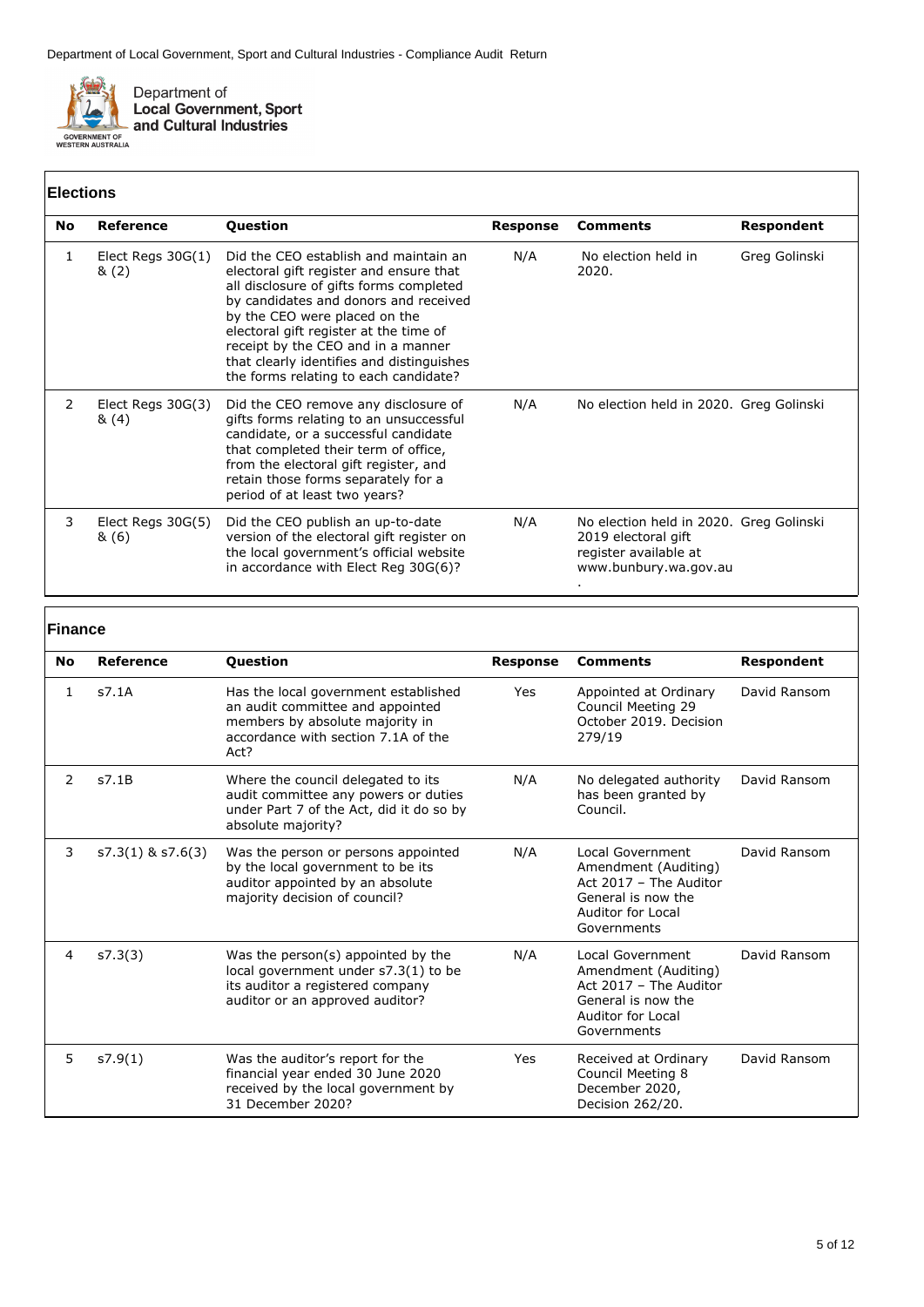

Department of<br>Local Government, Sport<br>and Cultural Industries

| No             | <b>Reference</b> | Question                                                                                                                                                                                                                                                                                                  | <b>Response</b> | <b>Comments</b>                                                                                                                       | <b>Respondent</b> |
|----------------|------------------|-----------------------------------------------------------------------------------------------------------------------------------------------------------------------------------------------------------------------------------------------------------------------------------------------------------|-----------------|---------------------------------------------------------------------------------------------------------------------------------------|-------------------|
| 6              | s7.12A(3)        | Where the local government<br>determined that matters raised in the<br>auditor's report prepared under s7.9<br>(1) of the Act required action to be<br>taken, did the local government ensure<br>that appropriate action was<br>undertaken in respect of those<br>matters?                                | Yes             | Report received<br>addressing audit findings<br>at Ordinary Council<br>Meeting 8 December<br>2020, Decision 263/20.                   | David Ransom      |
| $\overline{7}$ | s7.12A(4)(a)     | Where matters identified as significant<br>were reported in the auditor's report,<br>did the local government prepare a<br>report that stated what action the local<br>government had taken or intended to<br>take with respect to each of those<br>matters?                                              | Yes             | Report received<br>addressing audit findings<br>at Ordinary Council<br>Meeting 8 December<br>2020, Decision 263/20.                   | David Ransom      |
| 8              | s7.12A(4)(b)     | Where the local government was<br>required to prepare a report under<br>$s.7.12A(4)(a)$ , was a copy of the report<br>given to the Minister within three<br>months of the audit report being<br>received by the local government?                                                                         | Yes             | A copy of the report was David Ransom<br>provided to the Minister<br>on 17 December 2020.                                             |                   |
| 9              | s7.12A(5)        | Within 14 days after the local<br>government gave a report to the<br>Minister under s7.12A(4)(b), did the<br>CEO publish a copy of the report on<br>the local government's official website?                                                                                                              | Yes             | The report was available David Ransom<br>on the City's website<br>from 18 December<br>2020.                                           |                   |
| 10             | Audit Reg 7      | Did the agreement between the local<br>government and its auditor include the<br>objectives and scope of the audit, a<br>plan for the audit, details of the<br>remuneration and expenses paid to the<br>auditor, and the method to be used by<br>the local government to communicate<br>with the auditor? | Yes             | <b>AMD Chartered</b><br>Accountants (on behalf<br>of the OAG) Audit<br><b>Planning Summary</b><br><b>March 2020</b>                   | David Ransom      |
| 11             | Audit Reg 10(1)  | Was the auditor's report for the<br>financial year ending 30 June received<br>by the local government within 30<br>days of completion of the audit?                                                                                                                                                       | Yes             | The Auditor's Report is<br>dated 2 December 2020<br>and Council received this<br>report at the Council<br>Meeting 8 December<br>2020. | David Ransom      |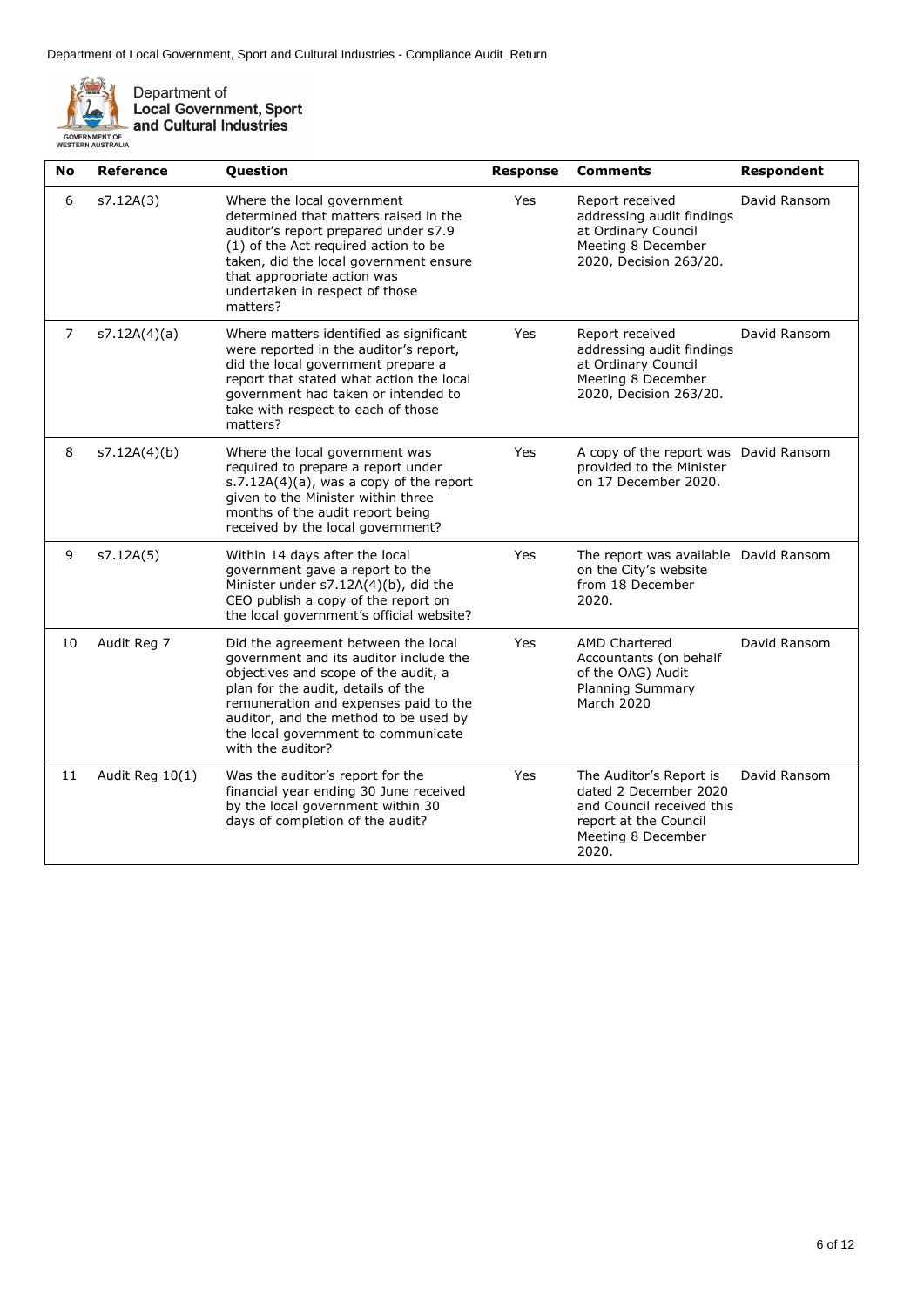

|           | <b>Integrated Planning and Reporting</b> |                                                                                                                                                                                                          |          |                                                       |               |  |  |
|-----------|------------------------------------------|----------------------------------------------------------------------------------------------------------------------------------------------------------------------------------------------------------|----------|-------------------------------------------------------|---------------|--|--|
| <b>No</b> | Reference                                | Question                                                                                                                                                                                                 | Response | <b>Comments</b>                                       | Respondent    |  |  |
| 1         | Admin Reg 19C                            | Has the local government adopted by<br>absolute majority a strategic<br>community plan?<br>If Yes, please provide the adoption<br>date or the date of the most recent<br>review in the Comments section? | Yes      | Council Decision 75/18<br>20 March 2018               | Greg Golinski |  |  |
| 2         | Admin Reg 19DA<br>$(1)$ & $(4)$          | Has the local government adopted by<br>absolute majority a corporate business<br>plan?<br>If Yes, please provide the adoption<br>date or the date of the most recent<br>review in the Comments section?  | Yes      | Council Decision 157/20 Greg Golinski<br>21 July 2020 |               |  |  |
| 3         | Admin Reg 19DA<br>$(2)$ & $(3)$          | Does the corporate business plan<br>comply with the requirements of Admin<br>Reg 19DA(2) & (3)?                                                                                                          | Yes      |                                                       | Greg Golinski |  |  |

### **Local Government Employees**

| No. | <b>Reference</b>                         | <b>Question</b>                                                                                                                                                        | <b>Response</b> | <b>Comments</b>                                                                                                                                                  | Respondent       |
|-----|------------------------------------------|------------------------------------------------------------------------------------------------------------------------------------------------------------------------|-----------------|------------------------------------------------------------------------------------------------------------------------------------------------------------------|------------------|
| 1   | Admin Reg 18C                            | Did the local government approve a<br>process to be used for the selection<br>and appointment of the CEO before the<br>position of CEO was advertised?                 | N/A             |                                                                                                                                                                  | Odetta Robertson |
| 2   | s5.36(4) & s5.37<br>(3) Admin Reg<br>18A | Were all CEO and/or senior employee<br>vacancies advertised in accordance<br>with Admin Reg 18A?                                                                       | N/A             |                                                                                                                                                                  | Odetta Robertson |
| 3   | Admin Reg 18E                            | Was all information provided in<br>applications for the position of CEO<br>true and accurate?                                                                          | N/A             |                                                                                                                                                                  | Odetta Robertson |
| 4   | Admin Reg 18F                            | Was the remuneration and other<br>benefits paid to a CEO on appointment<br>the same remuneration and benefits<br>advertised for the position under<br>section 5.36(4)? | N/A             | As per Council Decision<br>279/20 Council agreed<br>to enter into a new<br>contract of employment<br>with the current CEO,<br>terminating on 23<br>February 2024 | Odetta Robertson |
| 5.  | s5.37(2)                                 | Did the CEO inform council of each<br>proposal to employ or dismiss senior<br>employee?                                                                                | N/A             |                                                                                                                                                                  | Odetta Robertson |
| 6   | s5.37(2)                                 | Where council rejected a CEO's<br>recommendation to employ or dismiss<br>a senior employee, did it inform the<br>CEO of the reasons for doing so?                      | N/A             |                                                                                                                                                                  | Odetta Robertson |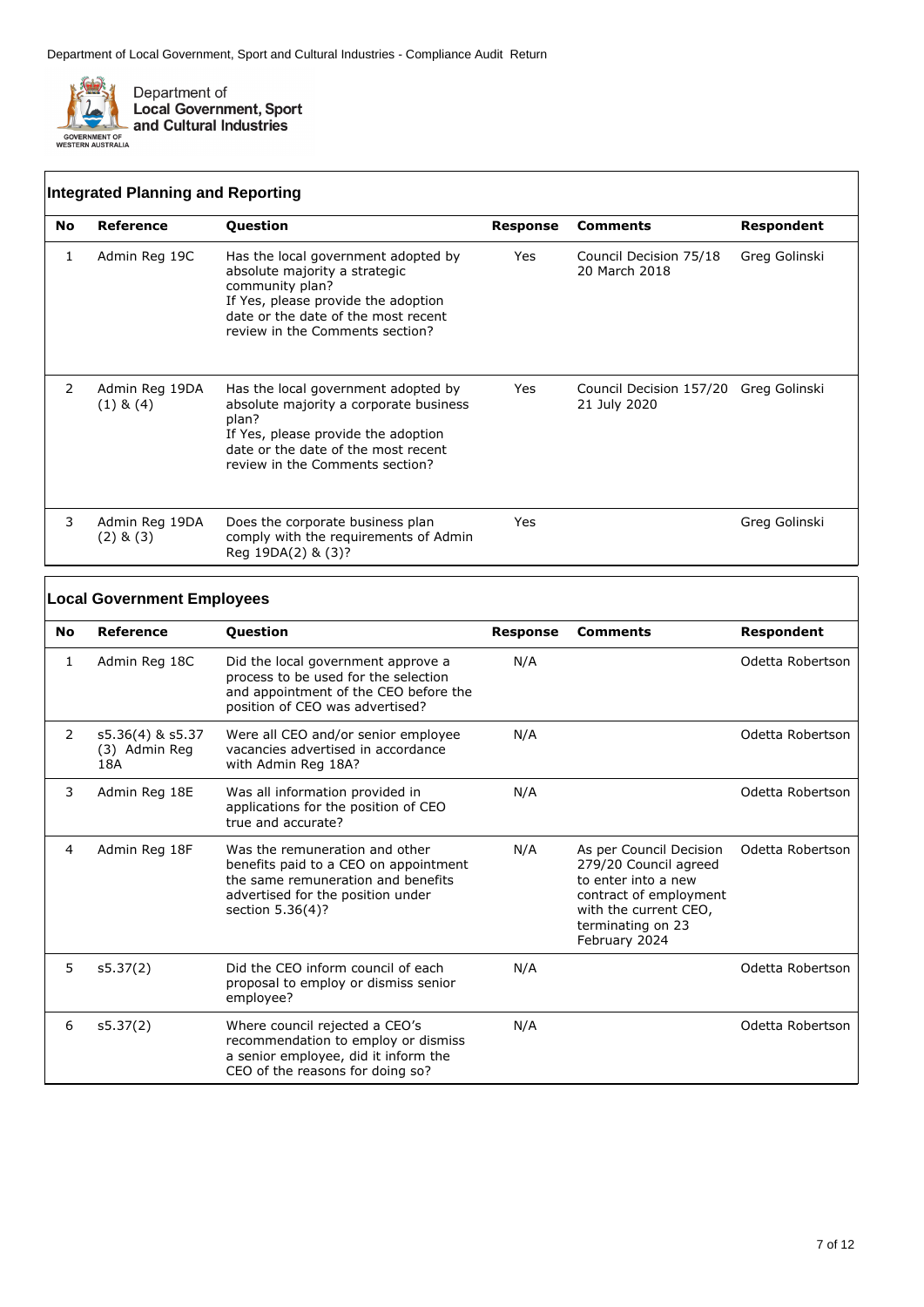

## **Official Conduct**

| <b>No</b> | Reference | <b>Question</b>                                                                                                                                                                          | Response | <b>Comments</b>                                                                    | <b>Respondent</b> |
|-----------|-----------|------------------------------------------------------------------------------------------------------------------------------------------------------------------------------------------|----------|------------------------------------------------------------------------------------|-------------------|
|           | s5.120    | Has the local government designated a<br>senior employee as defined by section<br>5.37 to be its complaints officer?                                                                     | N/A      | The Chief Executive<br>Officer is the designated<br>complaints officer.            | Leanne French     |
| 2         | s5.121(1) | Has the complaints officer for the local<br>government maintained a register of<br>complaints which records all<br>complaints that resulted in a finding<br>under section $5.110(2)(a)?$ | Yes      | Available to view on the Leanne French<br>City's website.<br>DOC/436902            |                   |
| 3         | s5.121(2) | Does the complaints register include all<br>information required by section 5.121<br>(2)?                                                                                                | Yes.     | DOC/436902                                                                         | Leanne French     |
| 4         | s5.121(3) | Has the CEO published an up-to-date<br>version of the register of the<br>complaints on the local government's<br>official website?                                                       | Yes      | Available to view on the Leanne French<br>City's website,<br>www.bunbury.wa.gov.au |                   |

#### **Optional Questions**

| <b>No</b>      | Reference           | Question                                                                                                                                                                                                                                                                                                                                                                     | <b>Response</b> | <b>Comments</b>                                       | Respondent    |
|----------------|---------------------|------------------------------------------------------------------------------------------------------------------------------------------------------------------------------------------------------------------------------------------------------------------------------------------------------------------------------------------------------------------------------|-----------------|-------------------------------------------------------|---------------|
| $\mathbf{1}$   | Financial<br>(2)(c) | Did the CEO review the<br>Management Reg 5 appropriateness and effectiveness of<br>the local government's financial<br>management systems and procedures<br>in accordance with Financial<br>Management Reg $5(2)(c)$ within the<br>three years prior to 31 December<br>2020?<br>If yes, please provide the date of<br>council's resolution to accept the<br>report.          | Yes             | Council Decision 54/20<br>17 March 2020               | Greg Golinski |
| 2              | Audit Reg 17        | Did the CEO review the<br>appropriateness and effectiveness of<br>the local government's systems and<br>procedures in relation to risk<br>management, internal control and<br>legislative compliance in accordance<br>with Audit Reg 17 within the three<br>years prior to 31 December 2020?<br>If yes, please provide date of council's<br>resolution to accept the report. | Yes             | Council Decision 54/20<br>17 March 2020               | Greg Golinski |
| 3              | s5.87C(2)           | Where a disclosure was made under<br>sections 5.87A or 5.87B, was the<br>disclosure made within 10 days after<br>receipt of the gift?                                                                                                                                                                                                                                        | Yes             | Recorded in Attain                                    | Greg Golinski |
| $\overline{4}$ | s5.87C              | Where a disclosure was made under<br>sections 5.87A or 5.87B, did the<br>disclosure include the information<br>required by section 5.87C?                                                                                                                                                                                                                                    | Yes             | Recorded in Attain                                    | Greg Golinski |
| 5              | s5.90A(2)           | Did the local government prepare and<br>adopt by absolute majority a policy<br>dealing with the attendance of council<br>members and the CEO at events?                                                                                                                                                                                                                      | Yes             | Council Decision 133/20 Greg Golinski<br>23 June 2020 |               |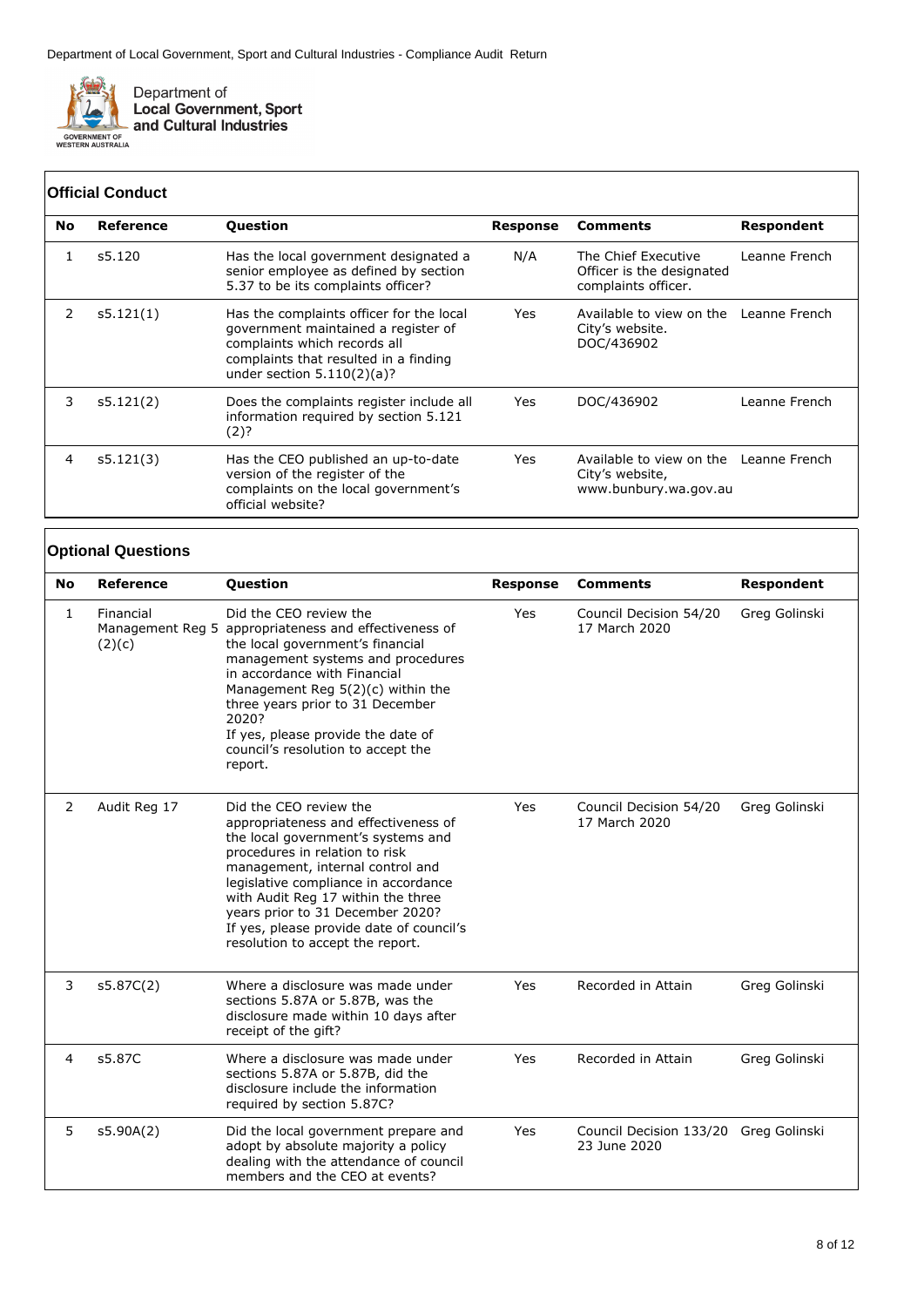

Department of<br>Local Government, Sport<br>and Cultural Industries

| No | Reference                   | Question                                                                                                                                                                                                         | <b>Response</b> | <b>Comments</b>                                          | Respondent    |
|----|-----------------------------|------------------------------------------------------------------------------------------------------------------------------------------------------------------------------------------------------------------|-----------------|----------------------------------------------------------|---------------|
| 6  | s.5.90A(5)                  | Did the CEO publish an up-to-date<br>version of the attendance at events<br>policy on the local government's<br>official website?                                                                                | <b>Yes</b>      | www.bunbury.wa.gov.au Greg Golinski                      |               |
| 7  | s5.96A(1), (2), (3)<br>&(4) | Did the CEO publish information on the<br>local government's website in<br>accordance with sections 5.96A(1),<br>$(2)$ , $(3)$ , and $(4)$ ?                                                                     | Yes             | 5.96A $(a) - (i)$ on<br>website<br>www.bunbury.wa.gov.au | Greg Golinski |
| 8  | s5.128(1)                   | Did the local government prepare and<br>adopt (by absolute majority) a policy<br>in relation to the continuing<br>professional development of council<br>members?                                                | Yes             | Council Decision 133/20 Greg Golinski<br>23 June 2020    |               |
| 9  | s5.127                      | Did the local government prepare a<br>report on the training completed by<br>council members in the 2019/2020<br>financial year and publish it on the<br>local government's official website by<br>31 July 2020? | Yes             | on website<br>www.bunbury.wa.gov.au                      | Greg Golinski |
| 10 | s6.4(3)                     | By 30 September 2020, did the local<br>government submit to its auditor the<br>balanced accounts and annual financial<br>report for the year ending 30 June<br>2020?                                             | Yes             |                                                          | David Ransom  |

|           | <b>Tenders for Providing Goods and Services</b> |                                                                                                                                                                                                                                                                                                             |                 |                                                                                                                                                                                                                                                                                                                                                                                                      |            |  |
|-----------|-------------------------------------------------|-------------------------------------------------------------------------------------------------------------------------------------------------------------------------------------------------------------------------------------------------------------------------------------------------------------|-----------------|------------------------------------------------------------------------------------------------------------------------------------------------------------------------------------------------------------------------------------------------------------------------------------------------------------------------------------------------------------------------------------------------------|------------|--|
| <b>No</b> | Reference                                       | <b>Question</b>                                                                                                                                                                                                                                                                                             | <b>Response</b> | <b>Comments</b>                                                                                                                                                                                                                                                                                                                                                                                      | Respondent |  |
| 1         | F&G Reg 11A(1) &<br>(3)                         | Does the local government have a<br>current purchasing policy that complies<br>with F&G Reg 11A(3) in relation to<br>contracts for other persons to supply<br>goods or services where the<br>consideration under the contract is, or<br>is expected to be, \$250,000 or less or<br>worth \$250,000 or less? | Yes             | Council has a Purchasing David Ransom<br>Policy which is reviewed<br>and re-adopted by<br>Council every two years.<br>The last adoption was 23<br>June 2020 DOC/455742<br>$\lceil v^2 \rceil$                                                                                                                                                                                                        |            |  |
| 2         | F&G Reg 11A(1)                                  | Did the local government comply with<br>its current purchasing policy in relation<br>to the supply of goods or services<br>where the consideration under the<br>contract was, or was expected to be,<br>\$250,000 or less or worth \$250,000 or<br>less?                                                    | Yes             | There have been several David Ransom<br>controls established in<br>2020 to ensure<br>compliance:<br>• Regular training from<br>Procurement and<br>Finance to better inform<br>staff,<br>• Vendor Panel has<br>centralised procurement<br>activities; and<br>• Usage of the online<br>requisition system<br>restricts the avenues for<br>non-compliance prior to<br>a purchase order being<br>raised. |            |  |

 $\overline{\mathsf{I}}$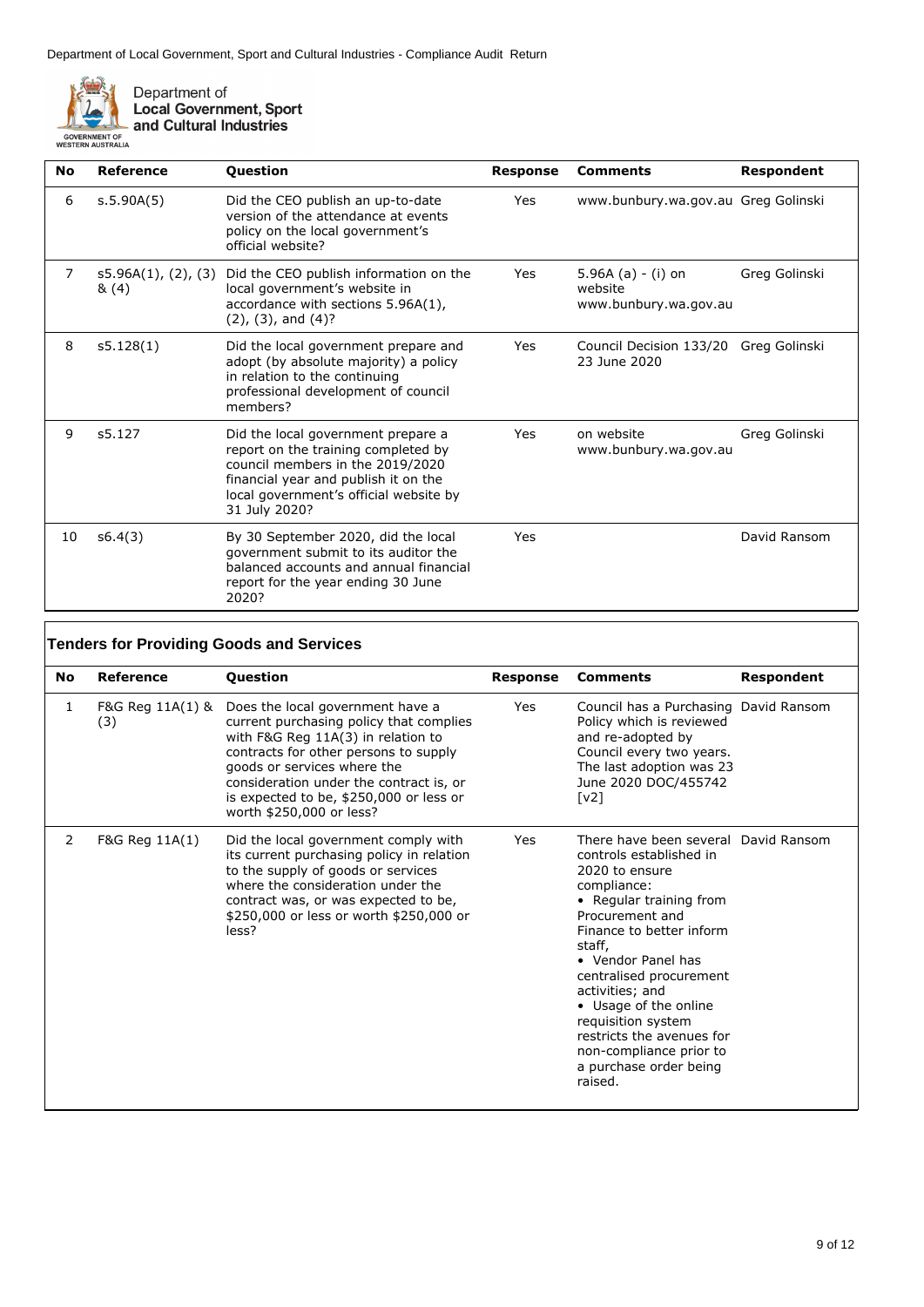

Department of<br>Local Government, Sport<br>and Cultural Industries

| <b>No</b>      | <b>Reference</b>                                                  | Question                                                                                                                                                                                                                                                                    | <b>Response</b> | <b>Comments</b>                                                                                                                                                                                                                                    | <b>Respondent</b> |
|----------------|-------------------------------------------------------------------|-----------------------------------------------------------------------------------------------------------------------------------------------------------------------------------------------------------------------------------------------------------------------------|-----------------|----------------------------------------------------------------------------------------------------------------------------------------------------------------------------------------------------------------------------------------------------|-------------------|
| 3              | s3.57 F&G Reg 11                                                  | Subject to F&G Reg 11(2), did the local<br>government invite tenders for all<br>contracts for the supply of goods or<br>services where the consideration under<br>the contract was, or was expected to<br>be, worth more than the consideration<br>stated in F&G Reg 11(1)? | Yes             | There is continued<br>analysis required for<br>baseline expenditure to<br>ensure that spend over a<br>three-year cumulative<br>period is in line with<br><b>WALGA</b><br>recommendations.                                                          | David Ransom      |
| 4              | F&G Regs 11(1),<br>$12(2)$ , 13, & $14(1)$ ,<br>$(3)$ , and $(4)$ | When regulations $11(1)$ , $12(2)$ or 13<br>required tenders to be publicly invited,<br>did the local government invite tenders<br>via Statewide public notice in<br>accordance with F&G Reg 14(3) and<br>(4)?                                                              | Yes             | Tenders invited via<br>public notice within The<br>West Australian and<br>South West Times.                                                                                                                                                        | David Ransom      |
| 5              | <b>F&amp;G Reg 12</b>                                             | Did the local government comply with<br>F&G Reg 12 when deciding to enter<br>into multiple contracts rather than a<br>single contract?                                                                                                                                      | Yes             | General purchasing staff David Ransom<br>do not have access to<br>raise requisitions above<br>50k, these are all raised<br>and vetted by a<br>centralised procurement<br>team who have a deep<br>understanding of the<br>legislative requirements. |                   |
| 6              | F&G Reg 14(5)                                                     | If the local government sought to vary<br>the information supplied to tenderers,<br>was every reasonable step taken to<br>give each person who sought copies of<br>the tender documents or each<br>acceptable tenderer notice of the<br>variation?                          | Yes             | Vendor Panel system<br>automates notification to<br>tenderers of variations<br>to tender information.                                                                                                                                              | David Ransom      |
| $\overline{7}$ | F&G Regs 15 & 16                                                  | Did the local government's procedure<br>for receiving and opening tenders<br>comply with the requirements of F&G<br>Regs 15 and 16?                                                                                                                                         | Yes             | Two officers sign tender<br>report to evidence dual<br>opening.                                                                                                                                                                                    | David Ransom      |
| 8              | F&G Reg 17                                                        | Did the information recorded in the<br>local government's tender register<br>comply with the requirements of F&G<br>Reg 17 and did the CEO make the<br>tenders register available for public<br>inspection and publish it on the local<br>government's official website?    | Yes             | Compliant                                                                                                                                                                                                                                          | David Ransom      |
| 9              | F&G Reg 18(1)                                                     | Did the local government reject any<br>tenders that were not submitted at the<br>place, and within the time, specified in<br>the invitation to tender?                                                                                                                      | Yes             | Vendor Panel system<br>does not allow for<br>tenders to be submitted<br>after the tender closing<br>date / time.                                                                                                                                   | David Ransom      |
| 10             | F&G Reg 18(4)                                                     | Were all tenders that were not rejected<br>assessed by the local government via a<br>written evaluation of the extent to<br>which each tender satisfies the criteria<br>for deciding which tender to accept?                                                                | Yes             | Evaluation matrices are<br>utilised to assess which<br>tender is the most<br>advantageous to accept.                                                                                                                                               | David Ransom      |
| 11             | F&G Reg 19                                                        | Did the CEO give each tenderer written<br>notice containing particulars of the<br>successful tender or advising that no<br>tender was accepted?                                                                                                                             | Yes             | Compliant. The<br>electronic portal system<br>automates this process<br>once a tenderer is<br>selected.                                                                                                                                            | David Ransom      |
| 12             | F&G Regs 21 & 22                                                  | Did the local government's advertising<br>and expression of interest processes<br>comply with the requirements of F&G<br>Regs 21 and 22?                                                                                                                                    | Yes             | Advertising and EOI<br>documentation prepared<br>using compliant<br>templates                                                                                                                                                                      | David Ransom      |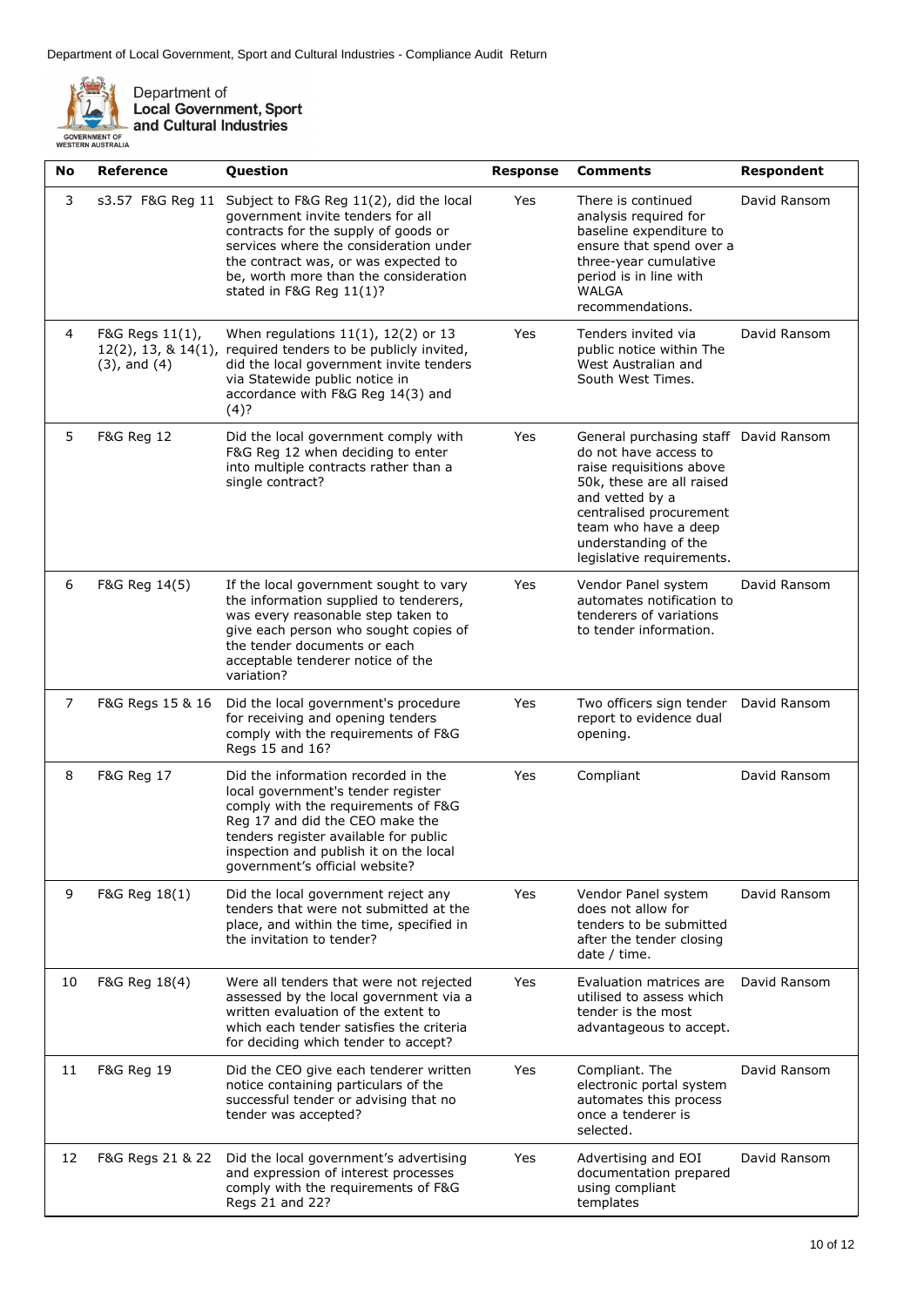

Department of<br>Local Government, Sport<br>and Cultural Industries

| No | <b>Reference</b>                   | Question                                                                                                                                                                                                                                                                                                   | <b>Response</b> | <b>Comments</b>                                                                                                                                                                              | <b>Respondent</b> |
|----|------------------------------------|------------------------------------------------------------------------------------------------------------------------------------------------------------------------------------------------------------------------------------------------------------------------------------------------------------|-----------------|----------------------------------------------------------------------------------------------------------------------------------------------------------------------------------------------|-------------------|
| 13 | F&G Reg 23(1) &<br>(2)             | Did the local government reject any<br>expressions of interest that were not<br>submitted at the place, and within the<br>time, specified in the notice or that<br>failed to comply with any other<br>requirement specified in the notice?                                                                 | Yes             | Vendor Panel system<br>does not allow for EOI's<br>to be submitted after the<br>closing date / time.<br>elapsing.                                                                            | David Ransom      |
| 14 | F&G Reg 23(3)                      | Were all expressions of interest that<br>were not rejected assessed by the local<br>government?                                                                                                                                                                                                            | Yes             | Evaluation matrices are<br>utilised to assess which<br>EOI is the most<br>advantageous to accept.                                                                                            | David Ransom      |
| 15 | F&G Reg 23(4)                      | After the local government considered<br>expressions of interest, did the CEO list<br>each person considered capable of<br>satisfactorily supplying goods or<br>services as an acceptable tenderer?                                                                                                        | Yes             | Compliant                                                                                                                                                                                    | David Ransom      |
| 16 | <b>F&amp;G Reg 24</b>              | Did the CEO give each person who<br>submitted an expression of interest a<br>notice in writing of the outcome in<br>accordance with F&G Reg 24?                                                                                                                                                            | Yes             | Compliant. The<br>electronic portal system<br>automates this process<br>once the acceptable<br>tenderer(s) are selected.<br>Respondents were also<br>emailed with details of<br>the outcome. | David Ransom      |
| 17 | F&G Regs 24AD(2)<br>& (4) and 24AE | Did the local government invite<br>applicants for a panel of pre-qualified<br>suppliers via Statewide public notice in<br>accordance with F&G Reg 24AD(4) and<br>24AE?                                                                                                                                     | Yes             | West Australian either<br>Wednesday or Saturday                                                                                                                                              | David Ransom      |
| 18 | F&G Reg 24AD(6)                    | If the local government sought to vary<br>the information supplied to the panel,<br>was every reasonable step taken to<br>give each person who sought detailed<br>information about the proposed panel<br>or each person who submitted an<br>application notice of the variation?                          | Yes             | Compliant. Vendor<br>Panel system<br>automatically does this<br>when an Addendum is<br>issued.                                                                                               | David Ransom      |
| 19 | F&G Reg 24AF                       | Did the local government's procedure<br>for receiving and opening applications<br>to join a panel of pre-qualified<br>suppliers comply with the requirements<br>of F&G Reg 16, as if the reference in<br>that regulation to a tender were a<br>reference to a pre-qualified supplier<br>panel application? | Yes             | Compliant, 2 officers<br>open together                                                                                                                                                       | David Ransom      |
| 20 | F&G Reg 24AG                       | Did the information recorded in the<br>local government's tender register<br>about panels of pre-qualified suppliers<br>comply with the requirements of F&G<br>Reg 24AG?                                                                                                                                   | Yes             | Compliant                                                                                                                                                                                    | David Ransom      |
| 21 | F&G Reg 24AH(1)                    | Did the local government reject any<br>applications to join a panel of pre-<br>qualified suppliers that were not<br>submitted at the place, and within the<br>time, specified in the invitation for<br>applications?                                                                                       | Yes             | Vendor Panel system<br>does not allow responses<br>to be submitted after the<br>closing date / time.                                                                                         | David Ransom      |
| 22 | F&G Reg 24AH(3)                    | Were all applications that were not<br>rejected assessed by the local<br>government via a written evaluation of<br>the extent to which each application<br>satisfies the criteria for deciding which<br>application to accept?                                                                             | Yes             | Compliant - standard in<br>all tender documents                                                                                                                                              | David Ransom      |